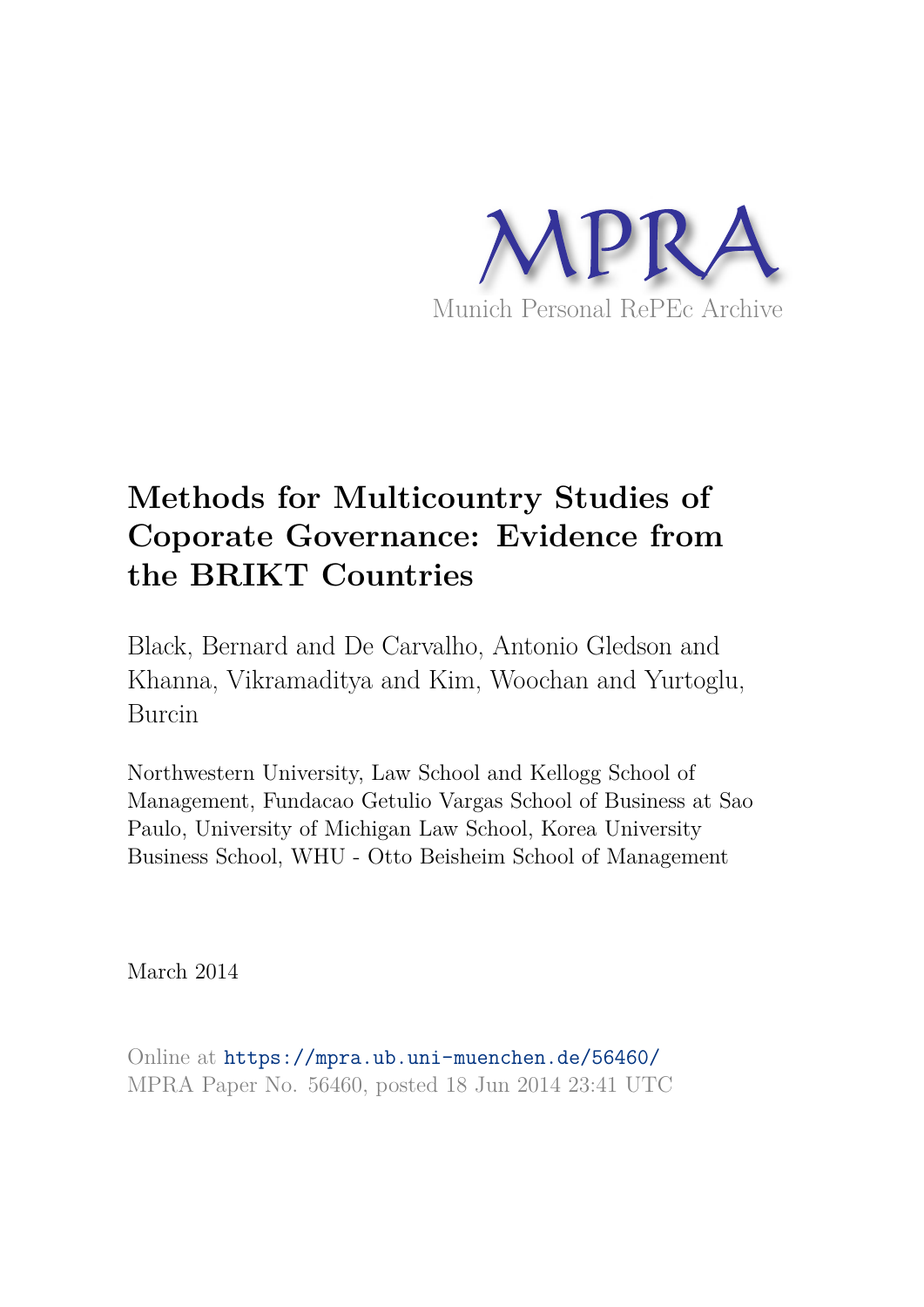# **Methods for Multicountry Studies of Corporate Governance: Evidence from the BRIKT Countries\***

**© 2013 Bernard S. Black. All rights reserved.** 

Bernard Black *Northwestern University, Law School and Kellogg School of Management* 

Antonio Gledson de Carvalho *Fundacao Getulio Vargas School of Business at Sao Paulo* 

> Vikramaditya Khanna *University of Michigan Law School*

Woochan Kim *Korea University Business School* 

Burcin Yurtoglu *WHU - Otto Beisheim School of Management* 

**Abstract**. We discuss empirical challenges in multicountry studies of the effect of firm-level corporate governance on firm value, focusing on emerging markets. We assess the severe data, "construct validity," and endogeneity issues in these studies, propose methods to respond to those issues, and apply those methods to a study of five major emerging markets -- Brazil, India, Korea, Russia, and Turkey. We develop unique time-series datasets on governance in each country. We address construct validity by building country-specific indices which reflect local norms and institutions. These similar-but-not-identical indices predict firm market value in each country, and when pooled across countries in firm fixed-effects (FE) and random-effects (RE) regressions. In contrast, a "common index" that uses the same elements in each country, has no predictive power in FE regressions. For the country-specific and pooled indices, FE and RE coefficients on governance are generally lower than in pooled OLS regressions; and coefficients with extensive covariates are generally lower than with limited covariates. These results confirm the value of using FE or RE with extensive covariates to reduce omitted variable bias. We develop lower bounds on our estimates which reflect potential omitted variable bias.

**Keywords**: Brazil, Korea, India, Russia, Turkey, corporate governance, boards of directors, disclosure, shareholder rights.

JEL codes: G18, G30, G34, G39, K22, K29

\* We thank the *Journal of Econometrics* special editor, Alok Bhargava, two anonymous referees, Vladimir Atanasov, Stijn Claessens, Art Durnev, Zev Eigen, Howell Jackson and Louis Kaplow for comments and suggestions, Humberto Gallucci, Pranav Garg, Lorena Keller, Terence Leong, Joelson Sampaio, and Ben Thompson for research assistance; and Northwestern and Michigan Law Schools, Corporate Governance Forum of Turkey, at Sabanci University (Istanbul) and WHU – Otto Beisheim School of Management for financial support for data collection. We are grateful to the Bovespa stockmarket, the Brazilian Comissao de Valores Mobiliarios, the Instituto Brasileiro de Governança Corporativa, and (Indian) National Stock Exchange and Bombay Stock Exchange, and the Indian Institute of Management, Bangalore for supporting our survey efforts, and the Korea Corporate Governance Service for providing their survey results to us.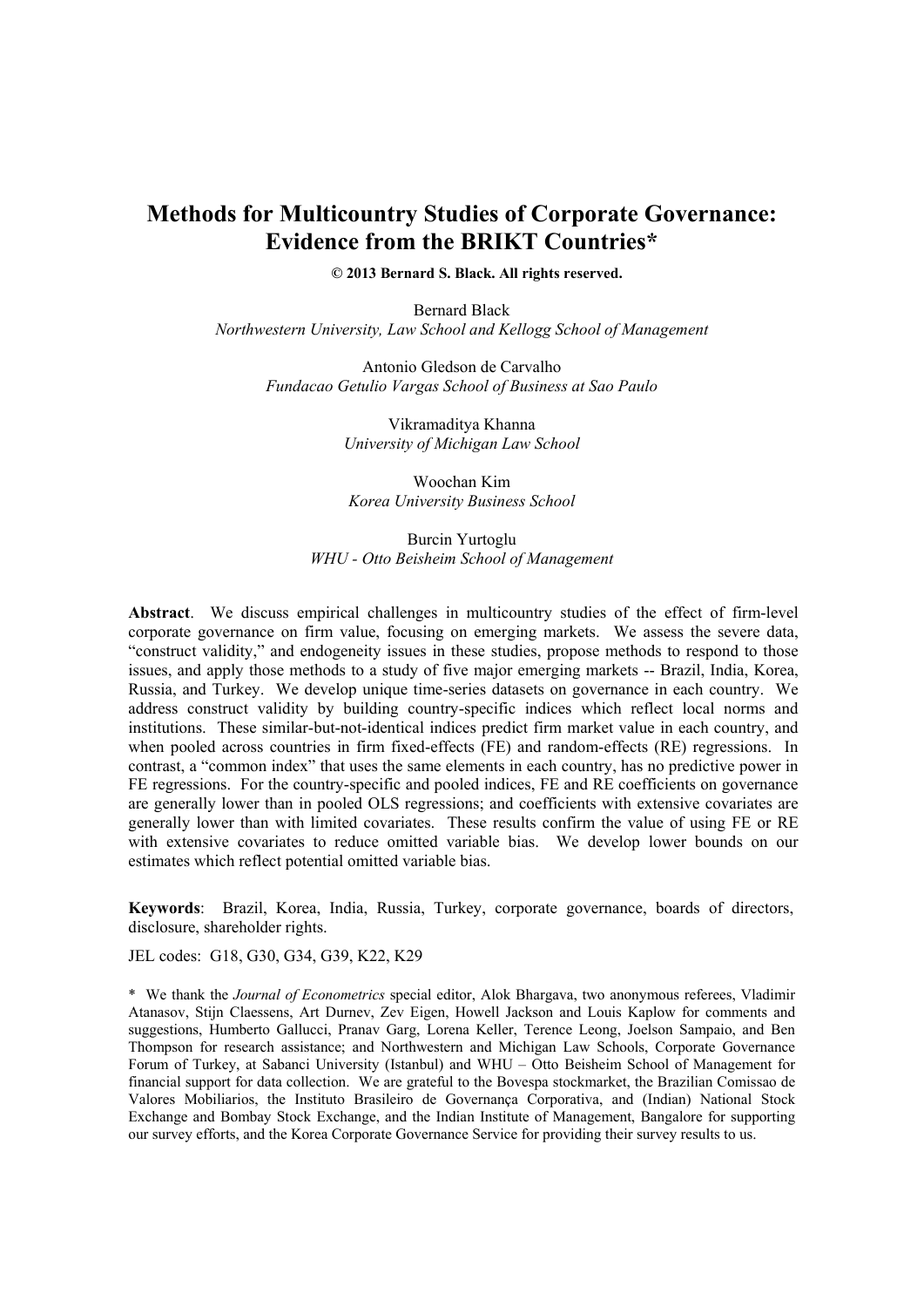### **1. Introduction**

Studies of whether firm-level corporate governance affects firm market value face three core, related obstacles to identification. These can be broadly classified as "construct validity" (a term we borrow from education and psychology, see Shadish, Cook and Campbell, 2002); limited data; and endogeneity. Data and construct validity concerns are especially severe in multicountry studies and in emerging markets, which are the focus of this study.

Construct validity is central in corporate governance research, yet rarely addressed. A governance index is a construct that imperfectly measures unobserved underlying governance. There is no direct way to quantify the gap between the construct and the underlying concept. Moreover, what matters in corporate governance often depends on local norms and institutions, which vary widely across countries. Thus, particular elements of a governance index may fit underlying governance well in some countries but poorly in others.

A second core problem is lack of data on governance. Time-series data is scarce. Often, data on particular governance elements is available in some countries but not in others. As we show, it is impossible to use public data to build a broad governance index based on common elements (a "common index"), even across the five countries we study. It is nearly impossible to do so even if one can rely on nonpublic data from surveys of firms, as we do in Brazil, India, and Korea. The best common index we can build has weak predictive power, perhaps because it is a poor measure of underlying governance.

The third core problem is endogeneity, which comes in several forms. Omitted variable bias is of particular concern. In individual countries, one can sometimes find natural experiments that provide identification for particular aspects of governance. In a multicountry study, this research design is not feasible. The next best approach, and the one we pursue here, is to build panel data and use firm fixed (or at least random) effects, plus extensive covariates, to limit omitted variable bias.

Most prior research on the relationship between corporate governance and market value in emerging markets suffers from these problems. The literature contains two principal strategies: single country studies ("deep and narrow") and "massively multicountry" studies that pool firms across many countries ("broad and shallow"). Single country studies suffer from limited sample sizes and lack of generalizability. Massively multicountry studies can provide reasonable sample sizes and are potentially generalizable, but to date, have failed to address these core obstacles to credible inference.<sup>1</sup>

We propose methods to respond to these challenges and then apply the methods to a study of five major emerging markets: Brazil, India, Korea, Russia, and Turkey ("BRIKT" countries).<sup>2</sup> Together, these countries provide a representative sample of moderately developed emerging markets. They differ in many ways, including legal traditions, language, culture, geographic location, and background legal rules.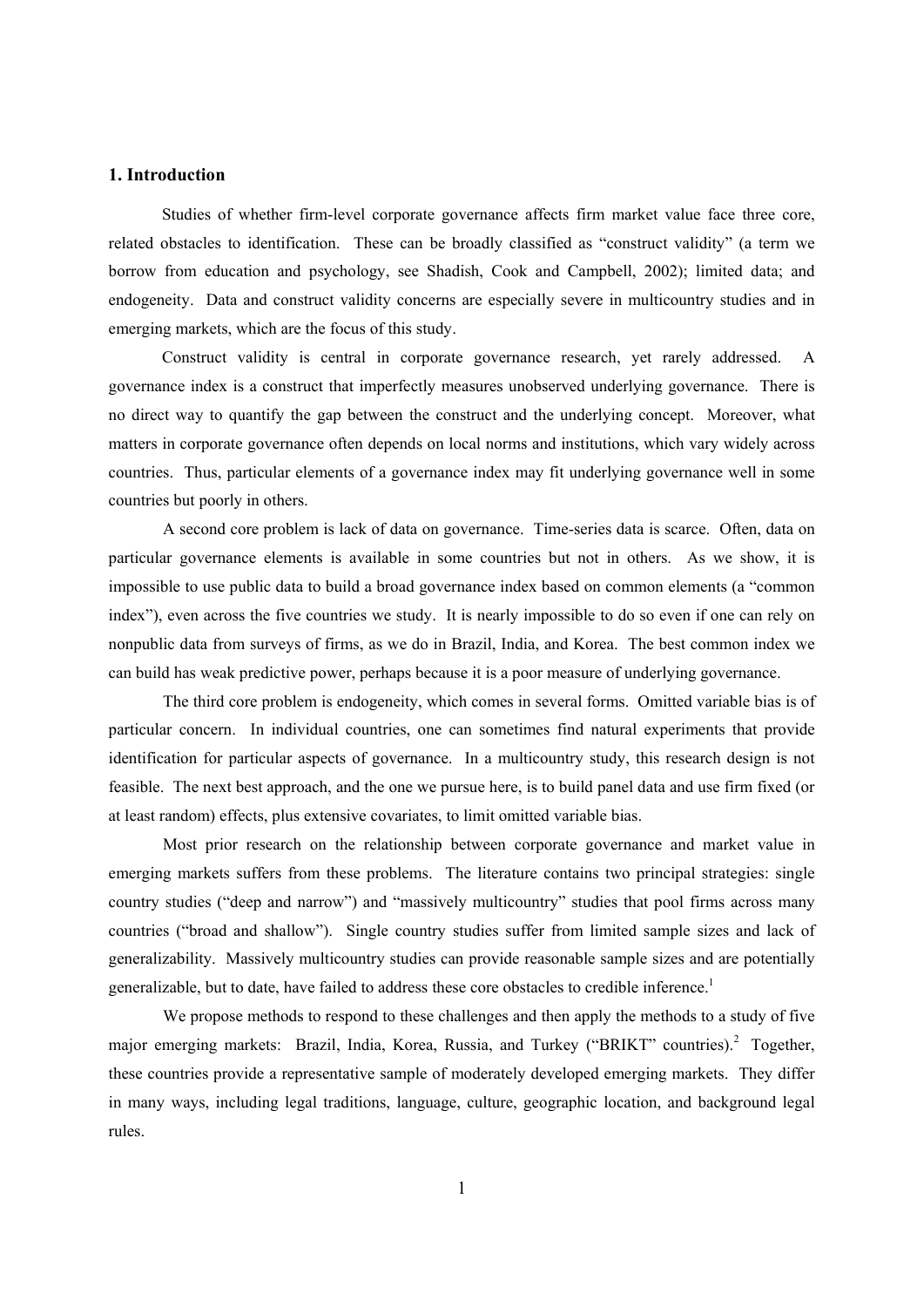We address data limitations by compiling, largely by hand, time-series data on governance in each country. Our data covers many though not all public firms in each country. Our overall dataset is, we believe, close to the best that researchers can currently build across multiple emerging markets.

We address construct validity by building country-specific corporate governance indices ("country *CGI*") which reflect local norms and institutions. Each is comprised (data permitting) of "subindices" for board structure, board procedure, disclosure, ownership structure, minority shareholder rights, and control of related party transactions. Each subindex is comprised of one or more governance "elements" that seek to capture specific aspects of governance that we consider relevant in each country. The subindices for each country are broadly similar, but the individual elements vary across countries, and reflect the norms, institutions, and data limitations in each country. In contrast, prior multicountry studies rely on a "common index," comprised of the same elements in each country.

As an example of the limitations of a common index, consider an audit committee. These committees are often thought to be valuable. But we cannot measure their value in India or Turkey, where they are required, nor in Russia, where board committees are formally not permitted. We can learn little in Brazil, where many firms employ the substitute Brazilian institution of the "fiscal board." Our approach involves building a Brazil-specific board structure subindex that takes both institutions into account.

Having built country-specific indices, we assess whether governance predicts firm market value (proxied by Tobin's *q*) in each country, in firm fixed effects (FE) and random effects (RE) specifications. We find positive coefficients on country *CGI* in all five countries. This approach – conducting a multicountry study using similar-but-not-identical country indices – can be seen as a "middle way" between single-country studies, from which it is hard to generalize; and massively multicountry studies.<sup>3</sup> The RE coefficients are statistically significant in all five countries; the FE coefficients are significant except in Brazil. With FE, one-standard-deviation increase in country *CGI* predicts an economically meaningful, increase in *ln*(Tobin's q), ranging from .045 (Korea) to .089 (Brazil).

We then pool the indices for Brazil, India, Korea, and Turkey (we cannot use Russia when pooling), run multicountry FE and RE regressions, and find strong evidence that the resulting pooled governance index ("Pooled *CGI*") predicts Tobin's *q*. A one standard deviation increase in Pooled *CGI* predicts a .06-.07 increase in *ln*(Tobin's *q*). We also build a "Common Index" from the 15 elements that are available in all four countries and useful in at least two of them (we require elements to be useful in at least two countries because we seek to assess whether a common index can explain the relationship between governance and Tobin's *q across countries*). This index has weak predictive power with RE and none with FE. In regressions which include both the Common Index and a "non-common" index built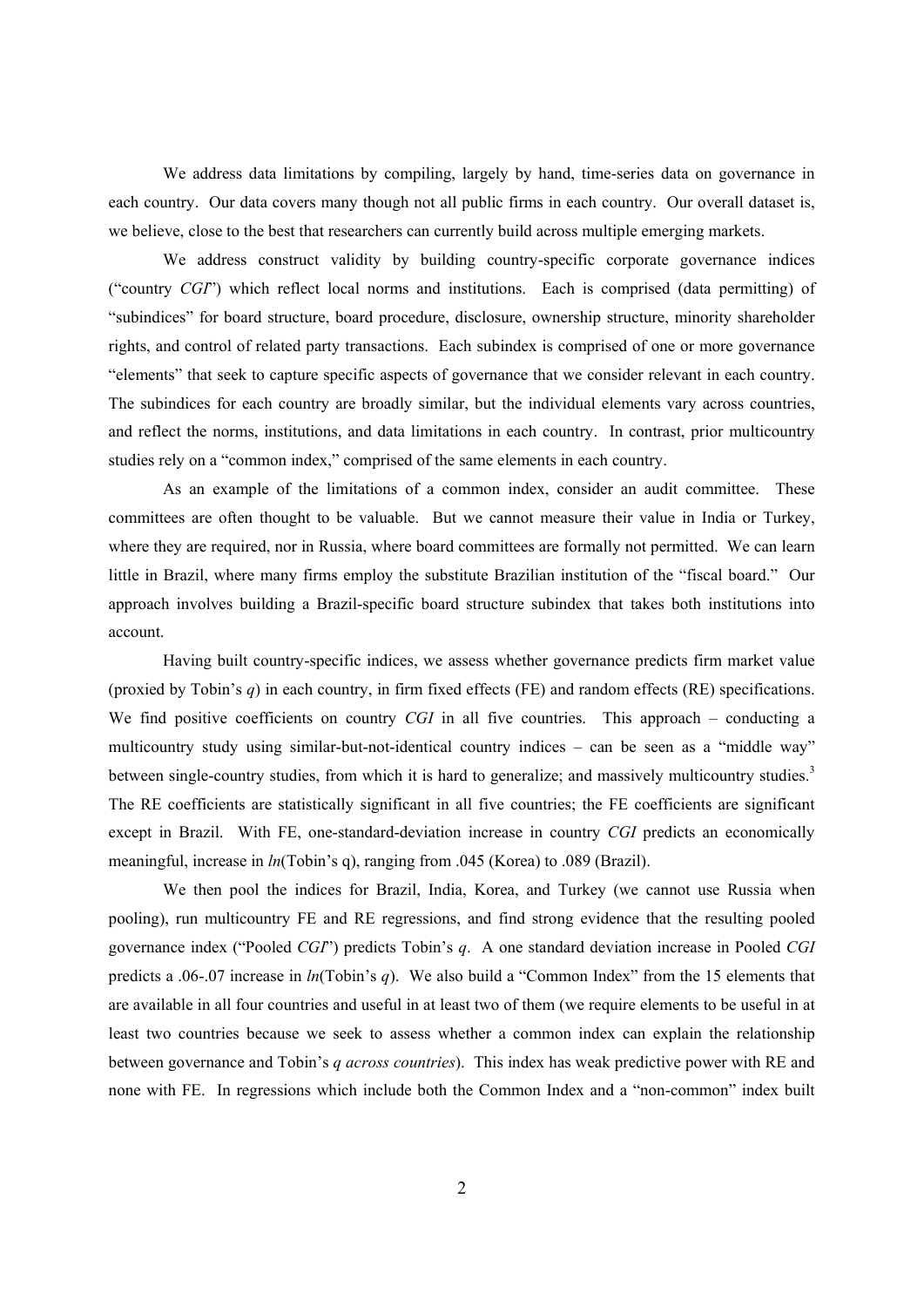from the remaining elements, power to predict Tobin's *q* comes entirely from the country-specific elements included in the non-common index.

Omitted variable bias is important. In both individual country and pooled regressions, coefficients on *CGI* are generally higher in weaker designs (pooled OLS versus RE; RE versus FE). Coefficients are also generally higher with fewer covariates. This suggests the need for research designs with FE (or at a minimum RE), plus extensive covariates. In multicountry studies that use regressions on pooled data across countries, it is also valuable to interact the covariates with country dummies, thus allowing for country-specific "response surfaces."

In any context in which omitted variable bias is likely to be important, it can be important to assess the sensitivity of estimates to potential omitted variables. We assess sensitivity using two sets of bounds, adapted respectively from Hosman, Hansen, and Holland (2010) and Altonji, Elder and Taber (2005). These bounds use the sensitivity of coefficient estimates to *included* covariates to estimate lower bounds on those coefficients under assumptions about bias from omitted covariates. The lower bounds for country *CGI* are positive in all five countries and statistically significant in Korea and Russia, as well as for Pooled *CGI*.

We study here only firm-level governance in emerging markets. But the concerns we raise with common indices also apply to multicountry indices in developed markets such as the ISS index (e.g., Aggarwal et al., 2009), to the LLSV indices of anti-director rights and creditor rights (La Porta et al., 1997, 1998), and to measures of economic competitiveness (e.g., World Bank, 2013). In all these areas, we face a choice between a common index, whose elements may poorly capture the underlying concept in some or many countries, and richer, country-specific measures with uncertain generalizability. There too: (i) country-specific indices, which seek to measure a common underlying concept in ways adapted to each country's circumstances, may outperform a common index; and (ii) a common index is subject to omitted variable bias, because the common index is likely correlated with omitted country-specific aspects of governance.

This paper proceeds as follows. Section 2 describes our country-level governance indices. Section 3 develops our methodology. Section 4 presents results for individual countries. Section 5 presents pooled cross-country results. Section 6 contains sensitivity analyses. Section 7 concludes. We skip a literature review, and refer readers to the recent review by Claessens and Yurtoglu (2013); see also Black, de Carvalho and Gorga (2012); Brown, Beekes and Verhoeven (2011). We focus here on results for overall country and pooled indices; we study which subindices predict firm market value in a separate project (Black et al., 2013b).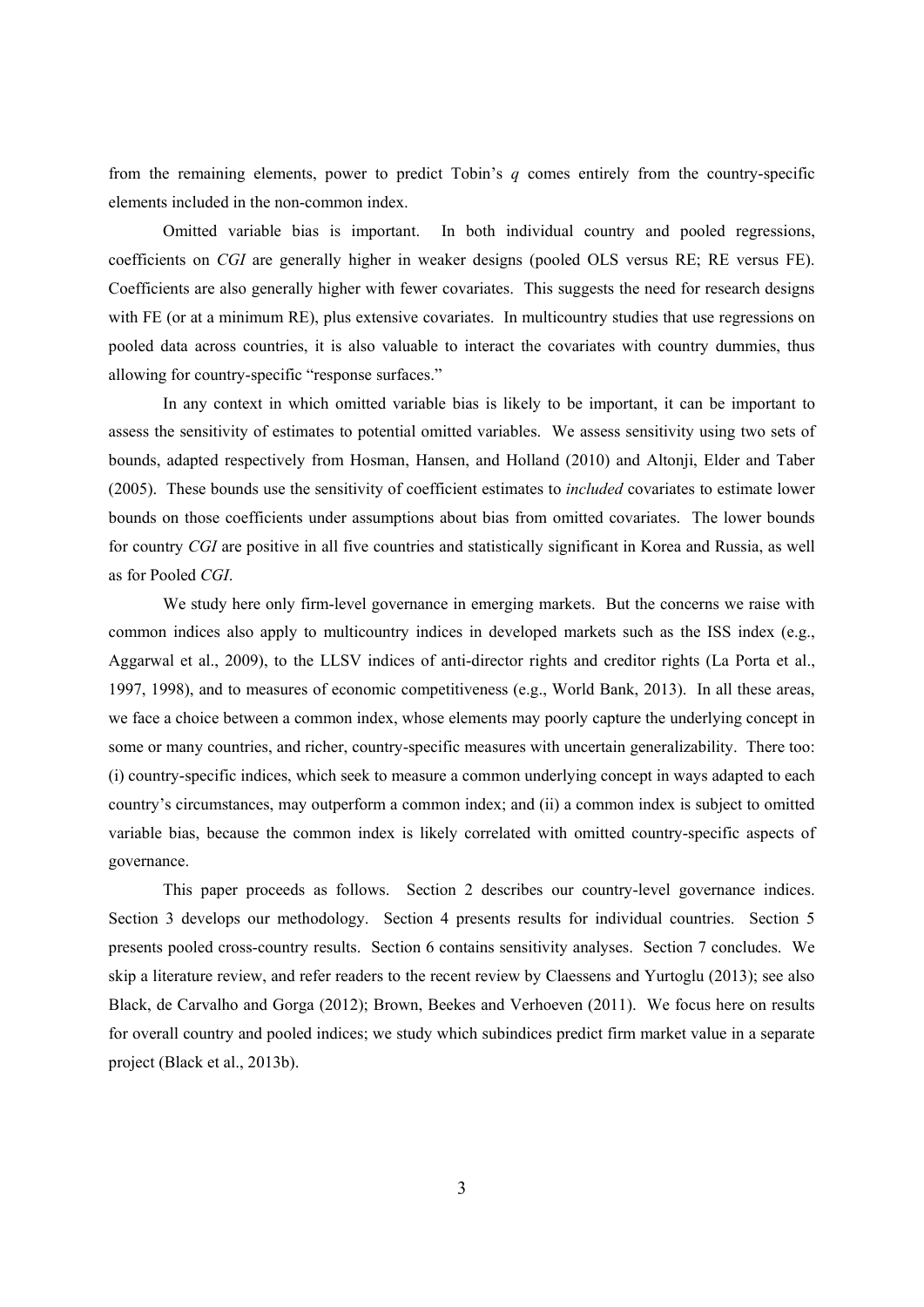#### **2. Samples, Governance Surveys, and Indices**

To build country governance indices, we rely on nonpublic data from firm surveys that we conduct in Brazil (2004, 2006, 2009) and India (2006, 2007, 2012), nonpublic data from surveys conducted by the Korea Corporate Governance Service in Korea (1998-2004), public data (from firm annual reports) in Turkey (2006-2011), and a mix of public and nonpublic data in Russia (1999-2005). This data collection effort greatly improves data quality compared to public data or commercial surveys, but also limits sample size and available years.<sup>4</sup>

We build country indices as follows. We first identify specific governance "elements." We include an element in a country index if: (i) it is often believed to correspond to good governance (sometimes with empirical support, but more often not); (ii) it is relevant to governance in the judgment of the "local" coauthor in each country; (iii) we have reasonably complete data across firms; (iv) there is reasonable variation across firms; and (v) the element is not too similar to another element. Below, we use Brazil as an example to illustrate our approach. An expanded working paper provides information on data sources and indices for all five countries (Black et al., 2013a).

#### *2.1. Brazil CGI as Illustrative Example*

Brazil *CGI* (*BCGI*) is based on a survey distributed in 2004, 2006, and 2009 to all public firms (for details, see Black, de Carvalho and Gorga, 2010). We exclude banks, government-controlled firms, and subsidiaries of foreign firms. We are able to build *BCGI* and measure Tobin's *q* and covariates for 170 firms, but only 72 firms answered two or more surveys. *BCGI* consists of six equally weighted subindices for Board Structure, Board Procedure, Disclosure, Ownership Structure, Shareholder Rights, and Related-Party Transactions (RPTs). The six subindices, in turn, reflect 41 elements. Most elements are dichotomous ("1" if a firm has the attribute, "0" otherwise); we normalize continuous variables to run from  $0\sim1$ . Table 1 lists the elements of two key subindices – board structure and disclosure. The expanded working paper covers other subindices and provides details on our choice of elements.

*Brazil Board Structure Subindex* (7 elements). This subindex focuses on board independence and other aspects of board structure. Board independence is often seen as a core element of corporate governance (e.g., OECD, 2004; Dahya, Dimitrov and McConnell, 2008). An audit committee can help to ensure financial reporting integrity (e.g., Klein, 2002). In Brazil, the fiscal board often substitutes for the audit committee, so our governance index considers this institution as well. Only two of the seven elements are available from public data.

*Brazil Disclosure Subindex* (11 elements). This subindex focuses on financial disclosure, which is associated with higher Tobin's *q* (e.g., Durnev and Kim, 2005). We identify 11 disclosure elements, including whether the firm: prepares financial statements that meet international accounting standards;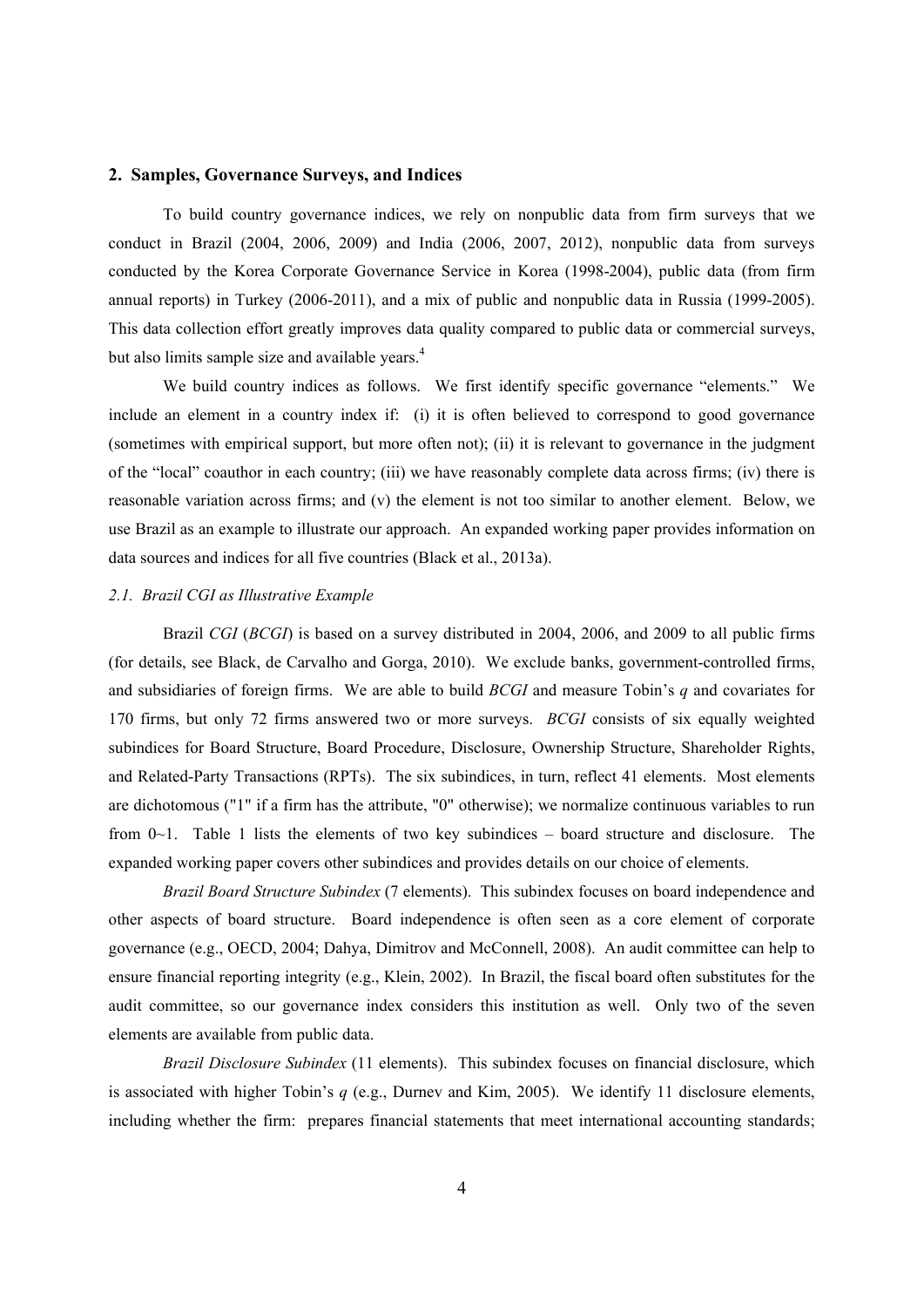prepares English language financial statements; provides specific financial disclosures, such as a statement of cash flows, that are common in other countries; posts financial statements on a company website; and discloses major shareholders and related party transactions (RPTs).

*Computing BCGI and Subindices*. Within each subindex, we weight each element equally, then reweight so each subindex runs from 0~100. *BCGI* is an average of the subindex scores. *BCGI* values range from 19.1 to 91.5 (mean = 62.1). Table 2 provides summary statistics for our governance indices. For regressions, we rescale *BCGI* as follows: we scale each subindex to mean 0,  $\sigma = 1$ , sum the scaled subindices, and rescale the sum to mean  $0$ ,  $\sigma = 1$ . Rescaling makes the coefficients on country *CGI* reasonably comparable across countries.

*India, Korea, and Turkey*. Our approach to building country *CGI* is similar for India, Korea, and Turkey. For each element in these four countries, Table 1 indicates in which countries the element is used, and whether data on that element is available or "feasible" (available but only with substantial additional effort).

*Russia*. Russia is different and illustrates the challenges in building a multicountry governance index. We lack the data to build our own index, and rely instead on six indices developed by different sources (for details, see Black, Love, and Rachinsky, 2006). We omit Russia from Table 1 due to limited overlap between the governance elements available there and those available in the other countries. The Russian indices do not let us build subindices that are comparable to the other four countries, so we cannot include Russia in Pooled *CGI*.

*Comparison to Developed Markets.* Our country indices are very different from an index appropriate for a developed market. For example, the Gompers, Ishii and Metrick (2003) "GIM" index focuses on takeover defenses, which are irrelevant for firms with a controlling shareholder or group, as is the case for most of the firms our sample. *BCGI* shares only 3 common elements (classified board of directors, dual-class common stock, and take-out rights) with the 24-element GIM index, and only four elements with the 44-element Institutional Shareholder Services index (see Aggarwal et al., 2009).

#### *2.2. Commonalities and Differences across Countries*

We seek to maintain common subindices and elements where feasible, but adapt our indices to each country. For example, 18 of the 41 Brazil elements are unique to Brazil. The full version of Table 1, which lists all elements in each country, is highly complex. Further complexity is buried in dozens of decisions on how elements should be defined and coded. In that complexity lies a central message of this article. We sought to build indices that cover similar aspects of governance in each country. At the subindex, we hope that we more-or-less succeeded. Individual elements, however, differ greatly across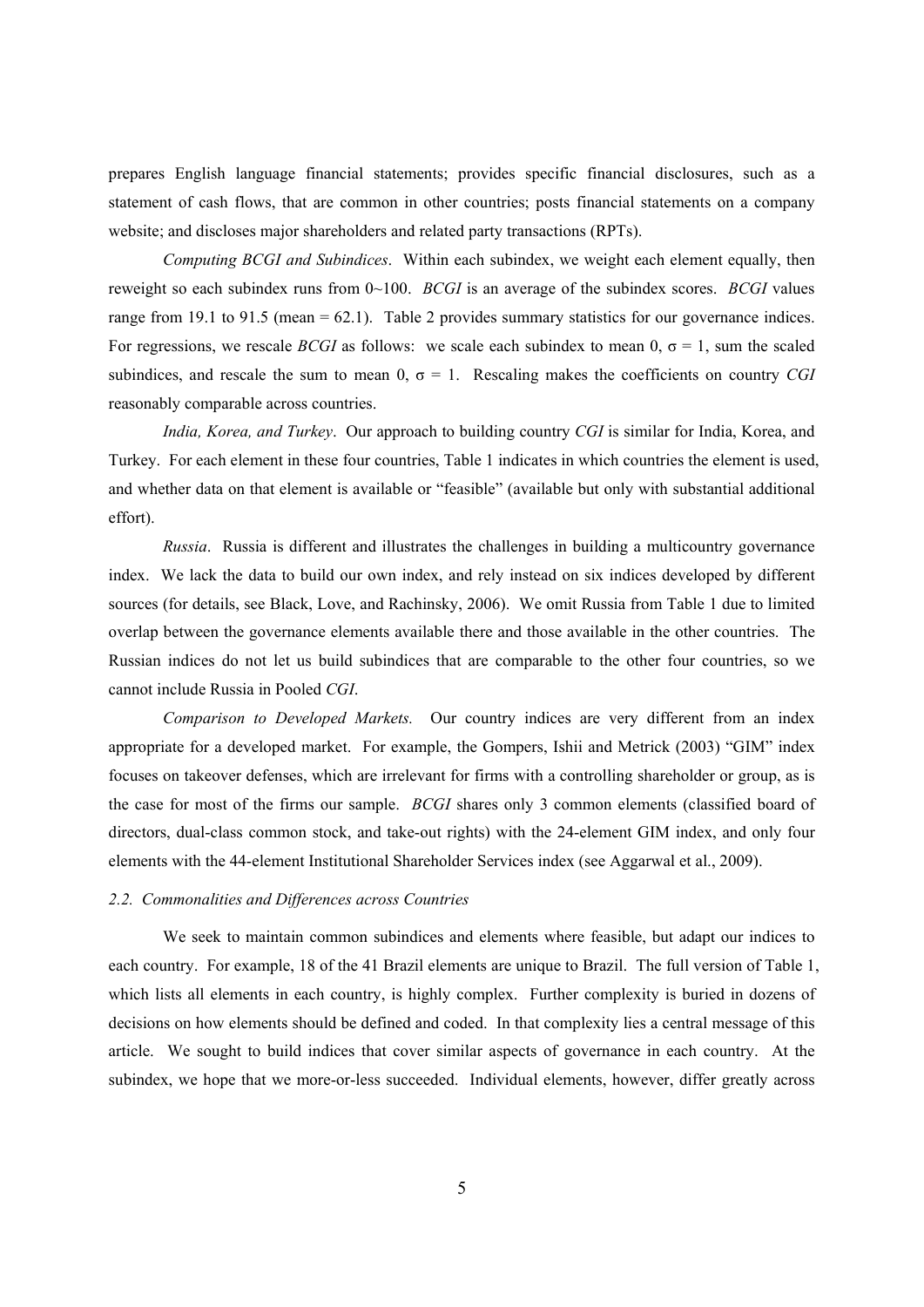countries. Of the 121 elements used in one of (Brazil, India, Korea, and Turkey), only 33 are used in two or more countries; eight in three countries, and none in all four of these countries.

Suppose that we were to build a "Public Index", using elements that are publicly available in all five countries. That index would have only three elements: one board structure element (audit committee exists) and two disclosure elements (firm has English language financials; financial statements include statement of cash flows). Moreover, only some of these elements would be relevant in particular countries. In India, audit committees are required; all financials are in English, and must include a statement of cash flows. This leaves no useful public elements at all.

One can improve on the Public Index by using the nonpublic data from our surveys, at the cost of building an index that does not cover all public firms and cannot be easily replicated. We use this data to build a "Common Index" consisting of elements which are available in Brazil, India, Korea, and Turkey, and are useful in at least two of these countries This index includes 15 elements: 5 in board structure, 4 in disclosure, 2 each in board procedure and ownership; and one each for shareholder rights and RPTs. Of the 15 elements, 12 are useful in three countries, but none are useful in all four. We show below that the Common Index has little predictive value.

#### **3. Methodology: Construct Validity and Endogeneity Concerns**

#### *3.1. Embracing Construct Validity*

Prior multicountry studies have used the same governance index across countries. Given the severe constraints on our ability to build a meaningful common index, we adopt a different approach. We posit that there is an underlying, unobserved concept of "overall corporate governance", which can usefully be divided into unobserved "buckets" of board structure, board procedure, disclosure, ownership, shareholder rights, and RPT control; and that each bucket is composed of unobserved "aspects" of governance, such as *true* effectiveness of the board of directors; the audit committee (or a local substitute), and so on. Measuring corporate governance then involves developing measurable *constructs* – at the element, subindex, and overall index levels – that map decently onto unobserved true governance. That is, we are measuring constructs (elements) within larger constructs (subindices) within a still larger construct (overall country index). The mapping from constructs to underlying governance will depend on data availability and on local rules and institutions. Both the observed and unobserved aspects of governance will differ across countries; thus, the elements and subindices we construct to capture them must vary as well.

Also, we are interested in assessing whether a within-country *change* in governance predicts a change in Tobin's *q*, or another outcome variable, in a panel data setting. Governance *levels* vary greatly across countries, reflecting a mix of local rules and practices. Only elements with meaningful variation,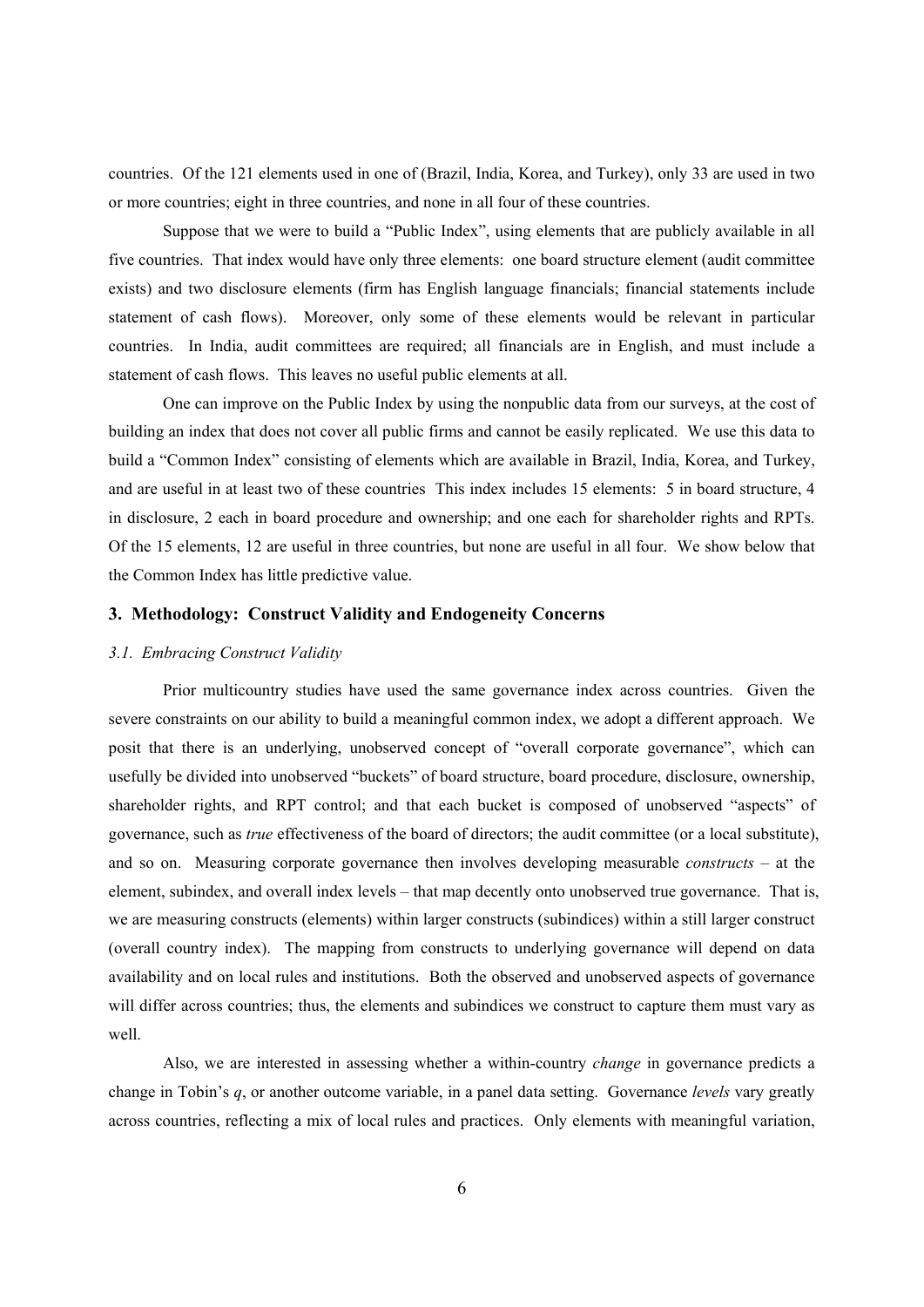both across firms and across time within firms, are useful for that purpose. Those elements will also vary substantially across countries.

How will we know whether we have chosen sensible constructs – whether, say, the Brazil *CGI* and Turkey *CGI* constructs measure similar things? A null result could mean either that governance does not affect Tobin's *q* or that we have a poor construct. A result in some countries (but not others) could mean that governance only matters in those countries or that we have better constructs in those countries. But if we find a positive association across countries, with a reasonably strong research design (say firm fixed effects with extensive covariates), this provides evidence both that governance predicts Tobin's *q* and that our country-specific constructs do a decent job of measuring governance.

#### *3.2. Model Specifications*

Our principal outcome variable is Tobin's *q*, which is a common outcome in "governance-tovalue" studies such as ours. To reduce the influence of high-*q* outliers, we take logs and then exclude outliers, for which studentized residual from regressing  $ln(q)$  on country *CGI* (year-by-year) > |1.96|. To limit reverse causation, in which changes in Tobin's  $q$  lead to changes in governance, we measure governance in the first part of a year and Tobin's *q* at year-end.

Prior multicountry studies use cross-sectional data. We seek to improve on this specification by using panel data. We run RE and FE regressions in each country using an unbalanced panel, with standard errors clustered on firm. These are well-known models, we review here aspects that are relevant for our study. A general firm effects model is:

$$
\ln(q_{i,t}) = \beta_0 + \beta_1 * (country CGI)_{i,t} + \beta_2 * x_{i,t} + g_t + f_i + \varepsilon_{i,t}
$$
 (1)

Here  $\mathbf{x}_{i,t}$  is a vector of covariates, which we assume to be exogenous,  $g_t$  are year dummies and  $f_i$ are firm effects. Exogeneity requires, among other things that current country *CGI* does not influence future **x**'s. This is unlikely to be strictly true, but may be a reasonable approximation. First, prior studies find that firm characteristics only weakly predict CGI.<sup>5</sup> Bhargava and Sargan (1983) suggest that assuming exogeneity is more reasonable if one uses RE or FE to address unobserved time-invariant heterogeneity, has a "short" time dimension, and a time-persistent variable of interest.

The FE model can be seen as a "time-demeaned" specification. Let  $\mathbf{x}_{i,t}^{dm} = (\mathbf{x}_{i,t} - \overline{\mathbf{x}}_i)$ ,  $\mathbf{x}_{i}^{dm} = (\mathbf{x}_{i,t} - \overline{\mathbf{x}}_i)$ , and similar for other variables. The FE model is:

$$
\ln(q_{i,t})^{dm} = \beta_1 * CGI_{i,t}^{dm} + \beta_2 * \mathbf{x}_{i,t}^{dm} + g_t^{dm} + \epsilon_{i,t}^{dm}
$$
 (2)

The FE estimator is unbiased even if the firm effects are correlated with country *CGI*. However, FE requires at least two observations of each firm; this imposes a substantial loss of sample size in Brazil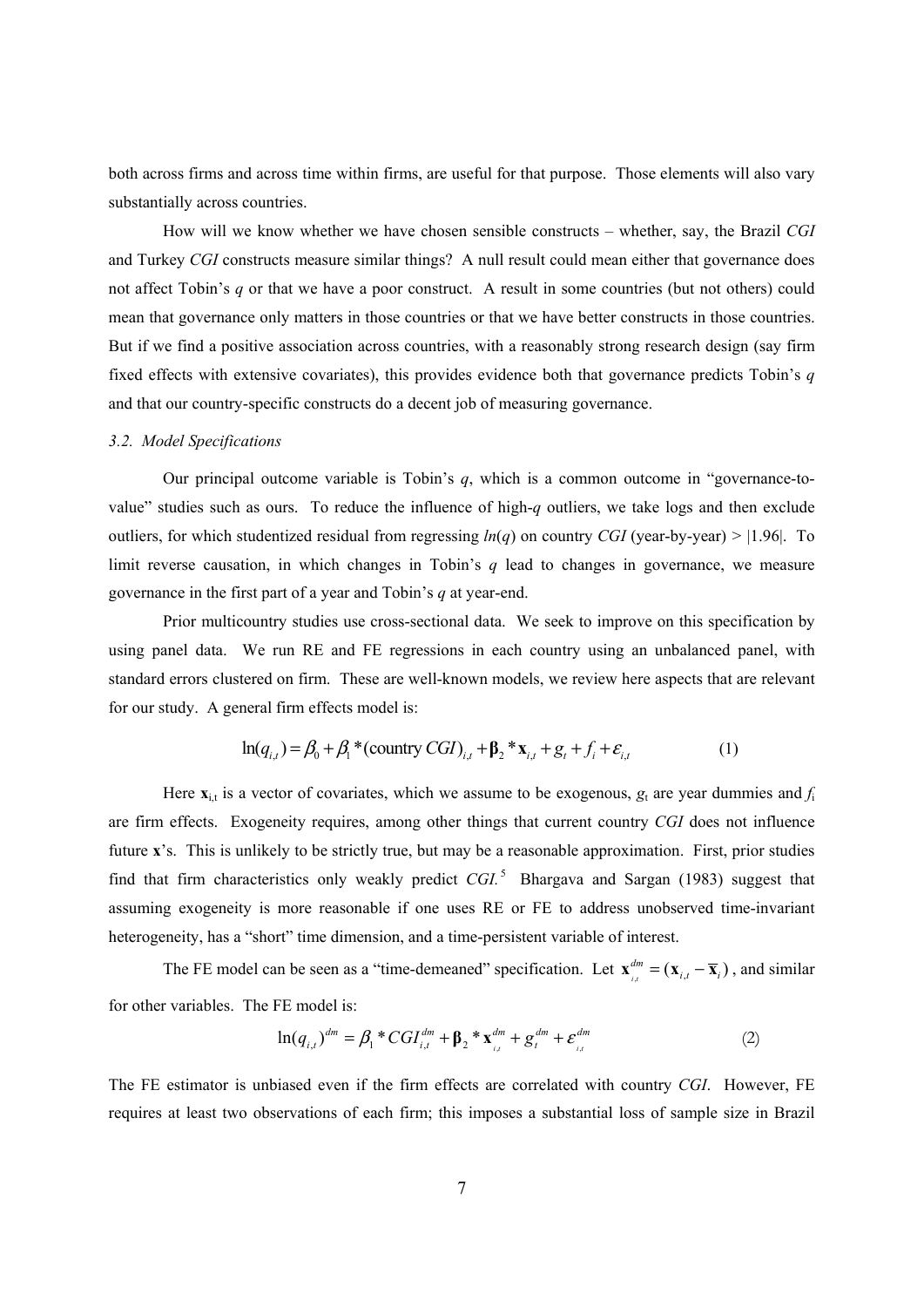(only 72 of 159 firms appear twice) and India (186 of 399 appear twice). We indicate this below by reporting FE sample size excluding firms that appear only once. FE estimates also rely only on withinfirm variation. This reduces power and prevents one from studying aspects of governance with little time variation, notably ownership structure.

The RE model makes a "strict exogeneity" assumption; one form of this assumption is that the firm effects are uncorrelated with the covariates in all time periods:  $Cov(f_i, x_{i,t}) = 0 \ \forall \ t$ . RE leads to a "quasi-demeaned" feasible GLS estimate. Let  $\sigma_{\epsilon}$  and  $\sigma_{\rm f}$  be the standard deviations of  $\varepsilon_{\rm i,t}$  and  $f_{\rm i}$ , T be the number of periods, and define:

$$
\lambda = 1 - \frac{\sigma_{\varepsilon}}{\sqrt{\sigma_{\varepsilon}^2 + T^* \sigma_{f}^2}}
$$

and quasi-demeaned variables  $\mathbf{x}_{i,t}^{qdm} = (\mathbf{x}_{i,t} - \lambda^* \overline{\mathbf{x}}_i)$  and similar for other variables. The RE model is:

$$
\ln(q_{i,t})^{qdm} = \beta_1 * (\text{country } CGI)^{qdm}_{i,t} + \beta_2 * \mathbf{x}_{i,t}^{qdm} + g_t^{qdm} + f_i^{qdm} + \varepsilon_{i,t}^{qdm}
$$
(3)

Strict exogeneity is unlikely to be satisfied in governance studies. However, RE has greater power, due to larger effective sample size and ability to exploit both within-firm and across-firm variation. Also, the RE estimator converges to the FE estimator as  $\lambda$  approaches 1. One may hope that the bias of RE estimates, relative to FE, will be limited if  $\lambda$  is close to 1.

We see both RE and FE as useful specifications, with different strengths. For stronger identification, one would need a "quasi-experimental" design with an exogenous shock to governance. This design is not realistically available for a multicountry study.<sup>6</sup> With a longer, balanced panel, it could be valuable to use a dynamic auto-regressive RE model, following Bhargava and Sargan (1983) and Bhargava (2010). For a time-persistent variable such as governance, Bhargava's (2010) results for dividends suggest that a static model may understate long-term impact.

#### *3.3. Covariates and Omitted Variable Bias*

FE and RE will be biased if unobserved time-varying covariates  $\mathbf{u}_{i,t}$  are correlated with both country *CGI* and Tobin's *q* (e.g., Wintoki, Linck, and Netter, 2012). We use extensive covariates to reduce omitted variable bias. We use the following covariates, summarized in Table 2, the expanded working paper provides details. *Firm size: ln*(assets) to control for the effect of firm size on Tobin's *q*; *Firm age: ln*(years listed +1), because younger firms are likely to be faster-growing and more intangible asset-intensive, which can lead to higher Tobin's *q*; *Leverage*: total liabilities/total assets, because leverage can influence Tobin's *q* by affecting income tax and reducing free cash flow problems, and is mechanically related to Tobin's *q*. *Growth prospects and profitability,* which directly predict Tobin's *q*. We control for geometric sales growth over the last 3 years, and for profitability using both net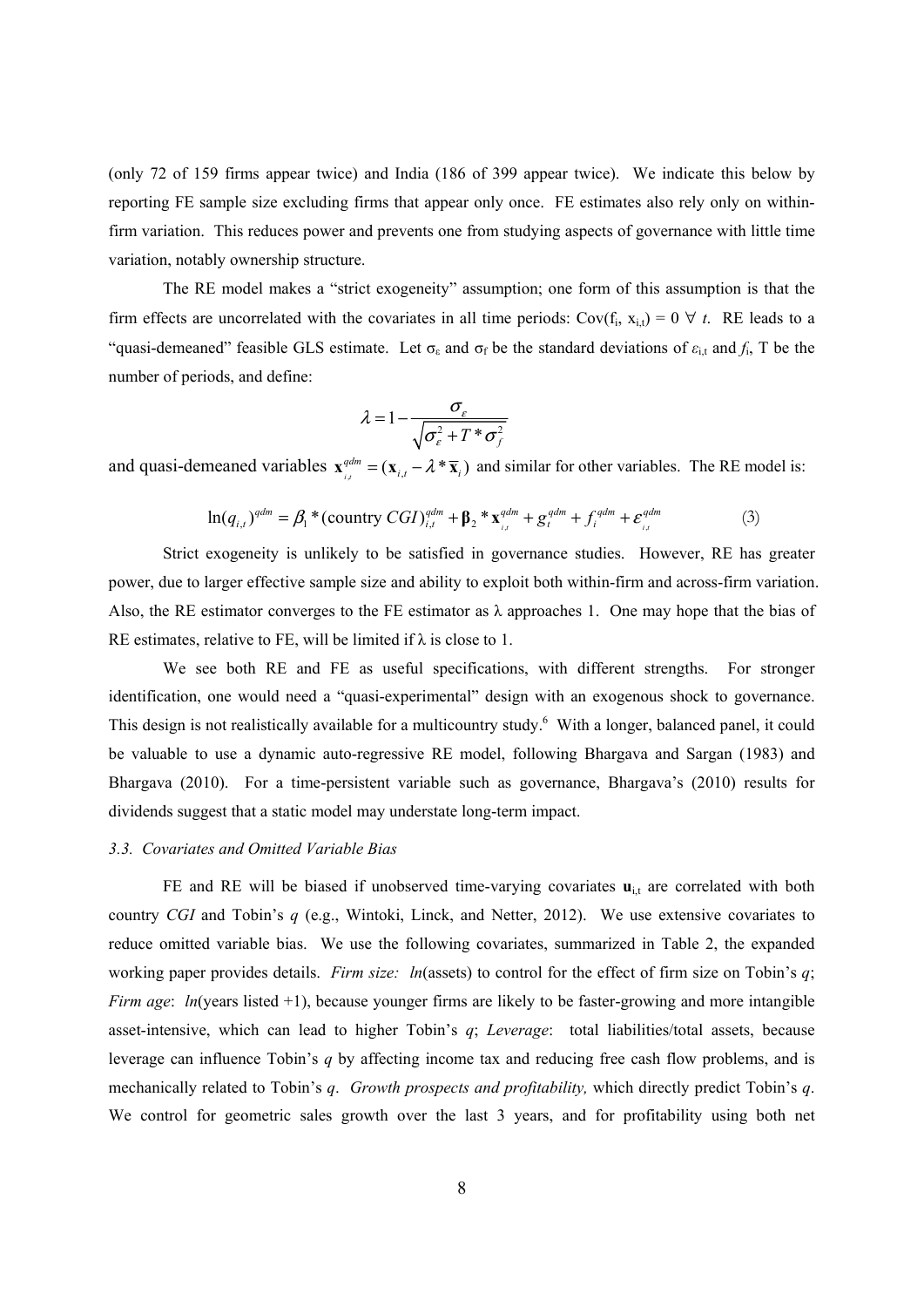income/assets and *EBIT*/sales. *Capital intensity and asset tangibility:* Asset tangibility can both predict Tobin's *q* and affect what type of governance a firm needs. We control for PPE/sales, capex/PPE, R&D/sales, and advertising/sales. *Liquidity*: annual share turnover (traded shares/total shares) and free float, since share prices may be higher for firms with more liquid shares. *Ownership*: fractional ownership by the largest shareholder, foreign investors, and the state. *Product market competition*, which can directly affect value and substitute for governance in imposing discipline on managers: exports/sales and domestic market share in the firm's principal industry. With RE, we also use several firm-level variables which can predict both governance and *q*: *Industry dummies*, defined separately in each country (9 dummies for Brazil, 11 for India, 4-digit Korean SIC codes for Korea, and 2-digit US-equivalent SIC codes for Turkey. *US cross-listing dummy* and *MSCI index dummy* to proxy for liquidity and foreign investor interest. *Business group dummy,* because group firms may behave differently than stand-alone firms.

#### **4. Country-Level Results**

#### *4.1. RE and FE Results*

In Table 3, we examine whether country *CGI* predicts Tobin's *q*, using RE and FE specifications. With RE, country *CGI* is a statistically significant predictor of higher Tobin's *q*, in each country. With FE, the coefficients on country *CGI* drop in all countries except India, but remain positive in all countries and statistically significant in all countries but Brazil. The FE coefficients are economically important and have plausible magnitudes -- they range from 0.045 (Korea) to 0.089 (Brazil). Since country *CGI* is scaled to  $\sigma$ =1 and the dependent variable is in logs, these coefficients imply that a one-standard-deviation increase in country *CGI* predicts from 4.6 to 9.3% higher Tobin's *q*.

A Breusch-Pagan test strongly rejects the absence of firm effects, and implies that pooled OLS results will be biased. We also report tests for equivalence of FE and RE coefficients, using both the well-known Hausman test and the correlated random effects (CRE) model, which has advantages over the Hausman test (Wooldridge, 2013, § 14.3).<sup>7</sup> These tests reject the equivalence of RE and FE models for all coefficients together. For country *CGI* by itself, the CRE test rejects model equivalence only for Russia. Both tests assume exogenous **x**'s. Median λ, indicating whether RE results are closer to pooled OLS ( $\lambda = 0$ ) or to FE ( $\lambda = 1$ ), is only 0.30 in India and 0.33 in Brazil, but is above 0.60 in Korea, Russia, and Turkey, which suggests that RE is a reasonable specification in these countries.

Prior multicountry studies rely on cross-sectional OLS regressions. To assess the reliability of an OLS specification, we also conduct unreported pooled OLS regressions. We find large differences between pooled OLS results and the FE results in Table 3. The ratio of pooled OLS/FE coefficients on country *CGI* ranges from 0.49 (India) to 2.21 (Russia). FE coefficients tend to be lower (mean = 0.066)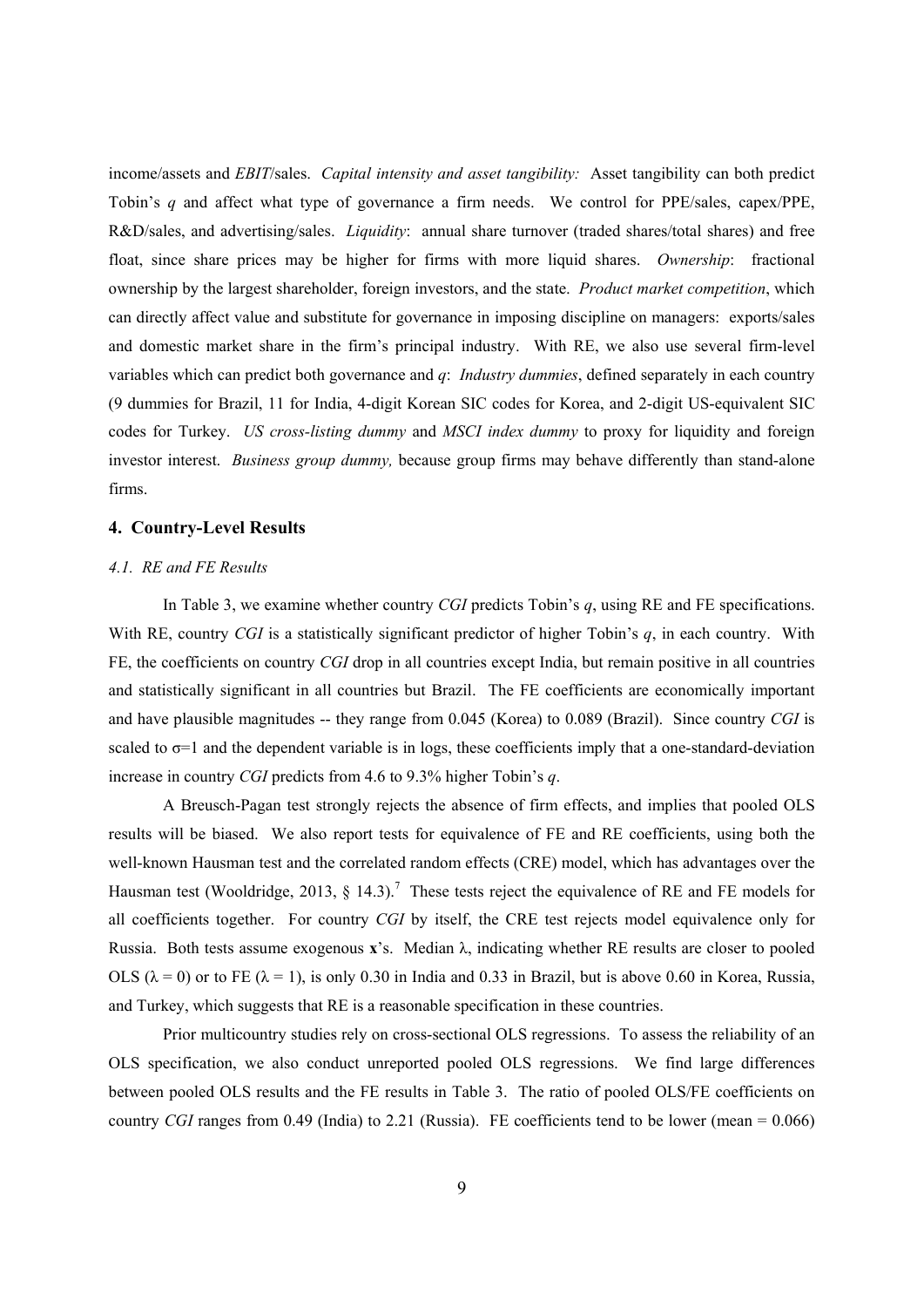than pooled OLS (mean = 0.083); suggesting that pooled OLS estimates are likely to be upward biased. RE coefficients are usually intermediate between pooled OLS and FE (mean = .077). Intermediate RE coefficients, especially if  $\lambda$  values are not far from 1, suggest that RE is likely to be less biased than pooled OLS.

#### *4.2. Sensitivity of Results: Covariates, Outliers, and Clustering*

In unreported results, we vary the FE specification in Table 3 to assess how choice of specification affects our results. First, we use a limited set of covariates, similar to those used by Durnev and Kim (2005) (below, "DK covariates"): *ln*(assets; R&D/sales (not available in Brazil); exports/sales (not available in Brazil); industry dummies; cross-listing dummy; and year dummies. Other multicountry studies also use very limited covariates. Coefficients and *t*-statistics rise in all countries, strongly so in Brazil and Turkey. The Brazil coefficient nearly doubles from 0.088 to 0.162 and goes from insignificant  $(t = 1.15)$  to strongly significant  $(t = 3.79)$ . The Turkey coefficient rises from 0.055  $(t = 2.06)$  to 0.077  $(t = 1.15)$  $= 2.70$ ). The tendency to find higher coefficients if we use more limited covariates increases as we move from FE to RE to pooled OLS. This suggests that results from prior multicountry studies likely have substantial upward bias.

In Table 3, we use  $ln(q)$  as our dependent variable and exclude outliers. If we include outliers, the FE coefficient in India drops from .075 ( $t = 2.27$ ) to a negligible .003. In Brazil, the coefficient drops from .088 to .052 (insignificant in both cases); in Turkey, the coefficient rises from .055 to .068. If we use *q* in levels as the dependent variable and exclude outliers (as in Durnev and Kim, 2005, and Klapper and Love, 2004), the coefficient on country *CGI* is significant only in Korea. Thus, how one defines the dependent variable and handles outliers can have a major impact on results.

It is common in corporate finance research with panel data to cluster standard errors on firm, as we do (e.g., Petersen, 2009). However, errors could also be correlated within industry. With a large sample, one might simply cluster on industry instead of firm. For our study, the best clustering level is unclear, because the number of industry clusters is limited, ranging from 16 in Russia to 48 in Korea. A rule of thumb is that clustering can become unreliable if the number of clusters drops much below 50. We nonetheless use industry clusters as a robustness check. In Table 3, we report *t*-statistics for country *CGI,* and the number of clusters, in separate rows, just underneath the *t*-statistics with firm clusters. With FE, *t*-statistics barely change in Brazil, Turkey, and Russia, and *rise* in Korea, but India *CGI* becomes only marginally significant. RE standard errors are somewhat more sensitive to clustering level, but the RE coefficients remains significant except in India, where they become marginally significant. Thus, varying the clustering level can be a useful robustness check on standard errors.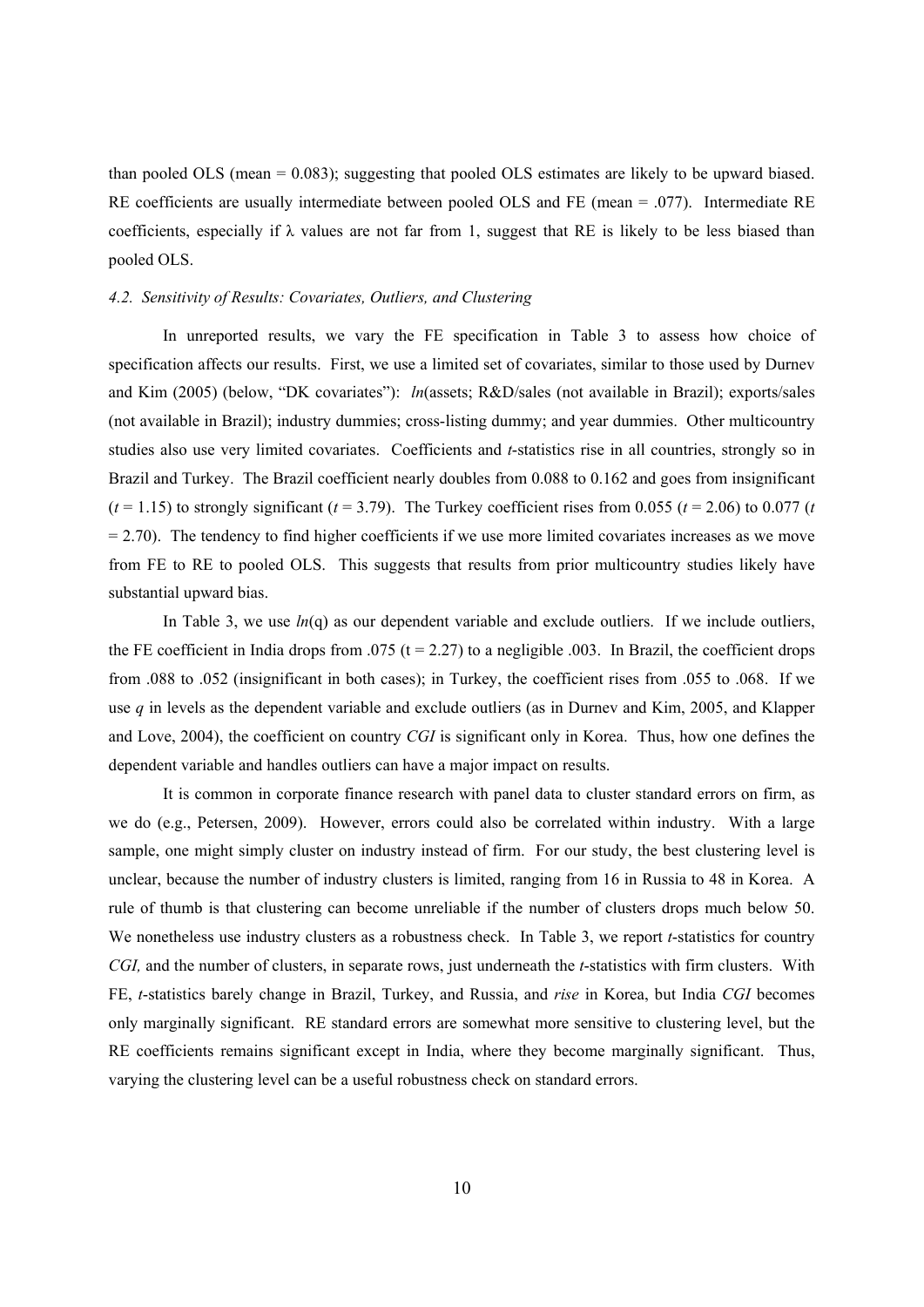#### **5. Pooled Regressions across Countries**

#### *5.1. Results for Pooled CGI*

We next pool observations across Brazil, India, Korea, and Turkey, treat the country *CGI* indices *as if* they capture the same underlying construct, and combine them into "Pooled *CGI.*" Russia *CGI* is too dissimilar from other country indices to permit pooling. We are agnostic on the value added by pooling, but note that: (i) pooling can help to make sense of results in a many-country study; and (ii) we need to pool our results to compare them to other multicounty studies.

We report results for Pooled *CGI* in Table 4. We modify the regression specifications for Table 3 as follows. We use only covariates available in all four countries (we lose foreign ownership, advertising/sales, R&D/sales, exports/sales, and market share; with RE we also lose MSCI dummy). We convert country-specific industry dummies to 2-digit US-equivalent SIC codes. We interact the year and industry dummies and covariates with country dummies; this lets their impact vary across countries (country dummies will be absorbed by the year \* country interactions). In effect, this allows a separate response surface for each country. For FE, we weight results from each country by 1/(number of firms), to give roughly equal weight to each country. Weights are not available for RE. Letting c index countries,  $d_c$  be country dummies, and suppressing the FE weights, the regression specification is:

$$
\ln Q_{c,i,t} = \beta_0 + \beta_1 * (\text{Pooled } CGI_{c,i,t}) + \beta_2 * X_{c,i,t} * d_c + f_i + (g_i * d_c) + \varepsilon_{c,i,t}
$$
(4)

In Table 4, consider first rows (1) (RE) and (2) (FE). In column (1), Pooled *CGI* is strongly significant in both specifications, with similar coefficients. This is expected given the single country results, and suggests that our country indices are capturing *something* about governance that affects firm market value. This *might* justify combining country indices that are similar at the subindex level, but different at the element level. In unreported results, we interact Pooled CGI with country dummies (omitting Korea) to check whether the coefficients on country *CGI* differ significantly across countries. The *CGI*\*country dummy interaction terms are insignificant. An F-test (for FE) or  $\chi^2$  test (for RE) for joint significance also fails to reject the null of equal coefficients.

#### *5.2. Common and Non-Common CGI Indices*

We next use the 15 common elements (data available in all four countries, judged useful in at least two countries), to build country-level indices using common elements and pool these country-level indices to build the Common Index, following the same procedures as for country *CGI* and pooled *CGI*. In unreported regressions, the FE coefficients on country common indices are small and insignificant; the RE coefficient is significant only for Korea.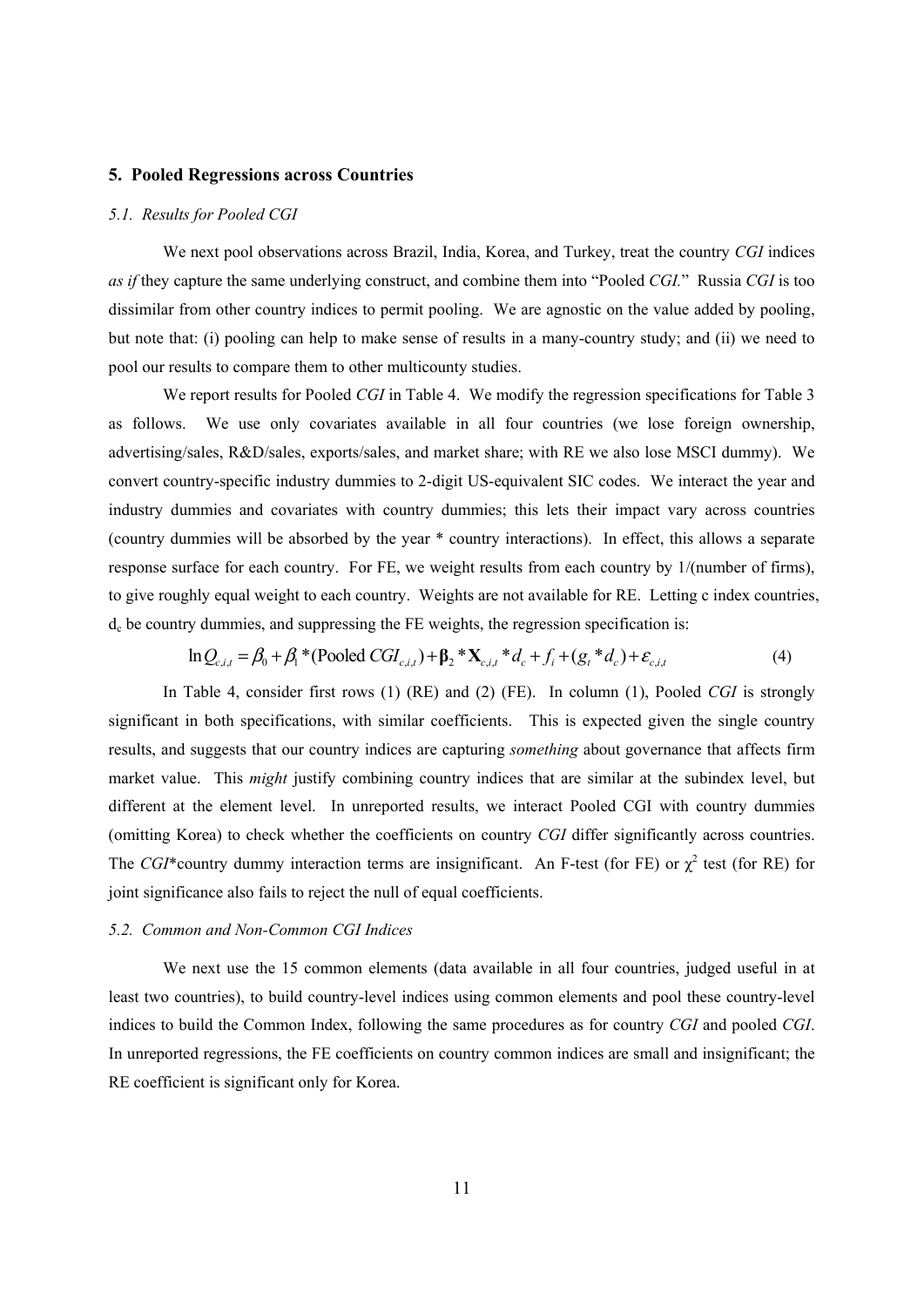Table 4, column (2) provides results for Common Index. This index takes a positive coefficient with RE which is statistically significant, but economically modest at 0.015 (versus 0.067 for Pooled CGI). If we drop Korea, the coefficient becomes small and insignificant (coeff.  $= 0.006$ ,  $t = 0.33$ ). With FE, the coefficient on Common Index is small and insignificant (coeff.  $= 0.005$ ;  $t = 0.32$ ). Thus, the best common index we can build has little power to predict firm market value.

We next assess the relative power of the common and non-common governance elements to predict Tobin's *q*. We use two approaches. First, we build "Non-Common" country indices, composed of the *non-common* elements of the country *CGIs*, and then build Pooled Non-common *CGI*, based on these country-level indices. In column (3), we include Common Index and Pooled Non-Common *CGI* in the same regression, otherwise similar to eqn. (4). Pooled Non-Common *CGI* is statistically and economically strong across specifications. In contrast, the coefficient on Common Index is insignificant and close to zero in both RE and FE. In effect, Common Index has no predictive power, separate from Non-common *CGI*. Its modest power in column (2) instead reflects omitted variable bias, due to the 0.36 correlation between Common Index and Pooled Non-common *CGI*.

In column (4), we assess the relative power of common and country-specific governance elements in a different manner. We include Common Index and Pooled *CGI* in the same regression. The coefficient on Common Index provides an estimate of the power of the part of Common Index that is orthogonal to Pooled *CGI* to predict Tobin's *q*, and similar for Pooled *CGI*. Pooled *CGI* remains economically and statistically strong, with coefficients similar to column 1, where it was included alone. In contrast, the coefficients on Common Index are negative in both RE and FE, and the RE coefficient is marginally significant. Taken together, the results in columns (3) and (4) provide strong evidence that what matters in corporate governance is captured principally by the non-common, country-specific elements, rather than the common ones.

As a robustness check, we report *t*-statistics clustered at the industry\*country level instead of the firm level, to allow for correlated errors across firms in the same industry and country. Focusing on FE, standard errors for Pooled CGI increase moderately in regression (1), but barely change in regression (4). In regression (1), the *t*-statistic for Pooled *CGI* remains strong at 3.17.

#### *5.3. Sensitivity to Choice of Covariates*

We noted above that country *CGI* results tend to strengthen if we use weaker covariates. We find a similar pattern for Pooled *CGI* – stronger covariates generally produce smaller coefficients. We provide an example in Table 4, row (3). Instead of interacting year dummies and covariates with country dummies, we include them in non-interacted form, following eqn. (2). This specification is closer to that used in prior studies. It assumes a single response surface for covariates across countries; in contrast, eqn.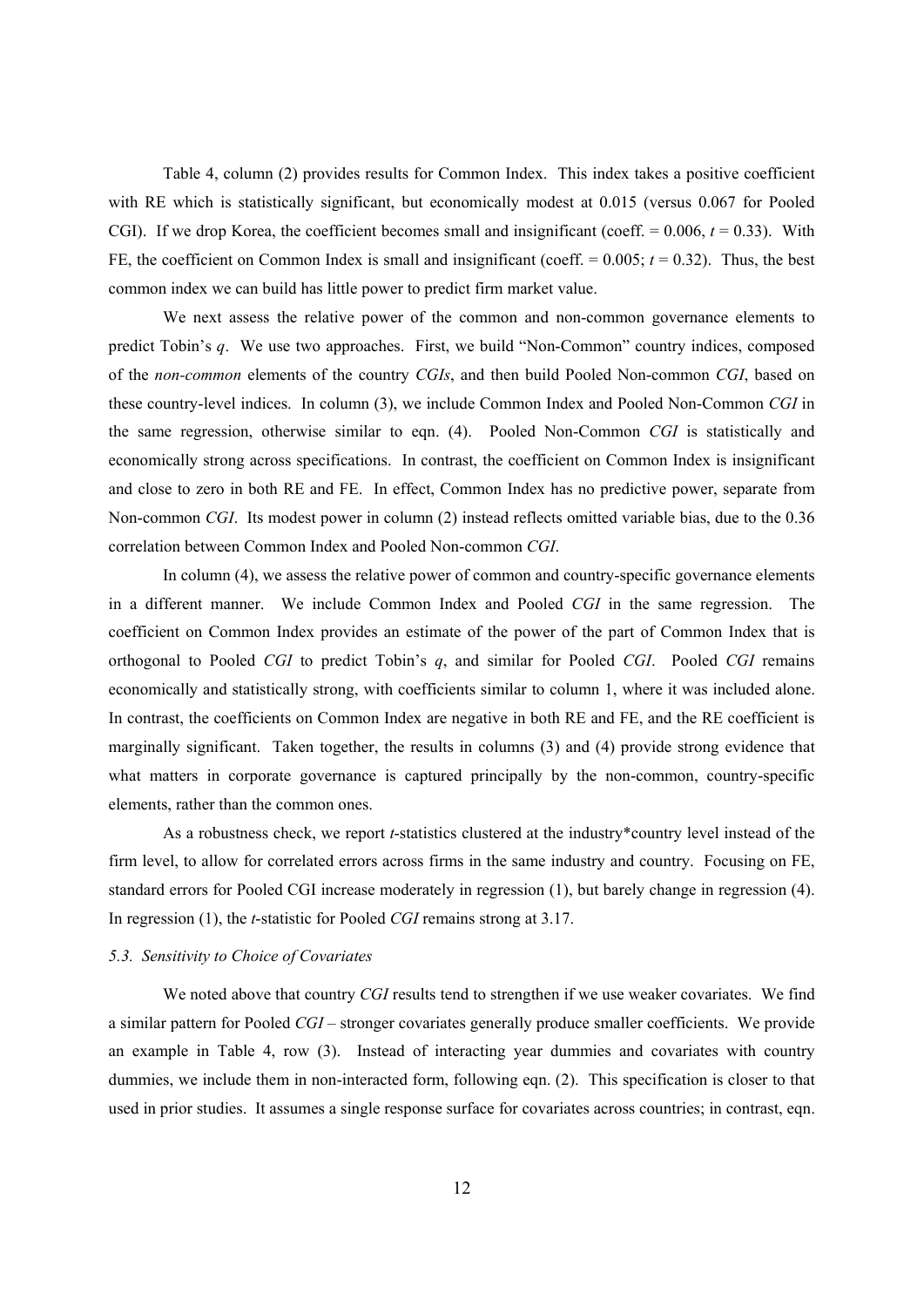(4) allows country-specific surfaces. The coefficient on pooled *CGI* with FE rises from 0.63 to 0.83, suggesting the importance of allowing country-specific responses to covariates. In unreported results, the upward bias from using a common response surface rises as we change the specification from FE to RE to pooled OLS.

In unreported results, if we further limit the set of covariates, Common Index becomes positive and statistically significant with both RE and FE. For example, if we use FE, a single response surface, and the limited set of DK covariates, Common Index becomes positive and significant (coeff.  $= 0.023$ ,  $t =$ 2.71). Common Index remains marginally significant (coeff.  $= .016$ ,  $t = 1.86$ ) if it is included together with Pooled Non-Common *CGI*, although still near zero if included together with Pooled CGI (coeff. = -0.001). Our results with richer covariates suggest that these results are spurious, and reflect omitted variable bias.

#### *5.4. Robustness of Prior Multicountry Studies*

We revisit here three well-known multicountry studies, Klapper and Love (2004); Durnev and Kim (2005); and Dahya, Dimitrov and McConnell (2008), in light of the limited power we found for the Common Index, and evidence of upward bias in estimates that rely on limited covariates.<sup>8</sup> A first step is to assess the results we would obtain using our Common Index, with a pure cross-sectional specification similar to theirs. We use 2001 for Korea (the first year when 1999 legal reforms were fully effective) and the first available year for other countries. In unreported results with DK covariates and country weights, the coefficient on Common Index is  $0.043$  ( $t = 3.12$ ). However, this result weakens as we strengthen the covariates and move to pooled OLS and then RE, and vanishes entirely with FE. Thus, even a *t*-statistic above 3 does not ensure that cross-sectional results with limited covariates are reliable.

Klapper and Love (2004) report evidence that the Credit Lyonnais Securities Asia (CLSA) crosscountry index for 2001 predicts higher Tobin's *q* and ROA, with *t*-values around 2.75. Durnev and Kim (2005) find that the CLSA index from 2001 and the S&P Transparency and Disclosure Index from 2000 predict higher Tobin's *q*, but weakly – with p-values of 0.06 for the CLSA index and 0.04 for S&P. Dahya, Dimitrov and McConnell (2008) study the association between board independence and market value, proxied by raw Tobin's *q*, for firms with a controlling shareholder. Their covariates are stronger than Klapper and Love or Durnev and Kim, but still limited. They report *p*-values with country fixed effects from [.02, .10]. The statistical significance of all of these results could easily vanish with a stronger specification. Dahya, Dimitrov and McConnell also report that their power comes, in significant part from India. In unreported regressions similar to those in Table 3 which include each subindex separately, we find an insignificant coefficient on India Board Structure Subindex. This suggests that omitted variable bias could explain their India results.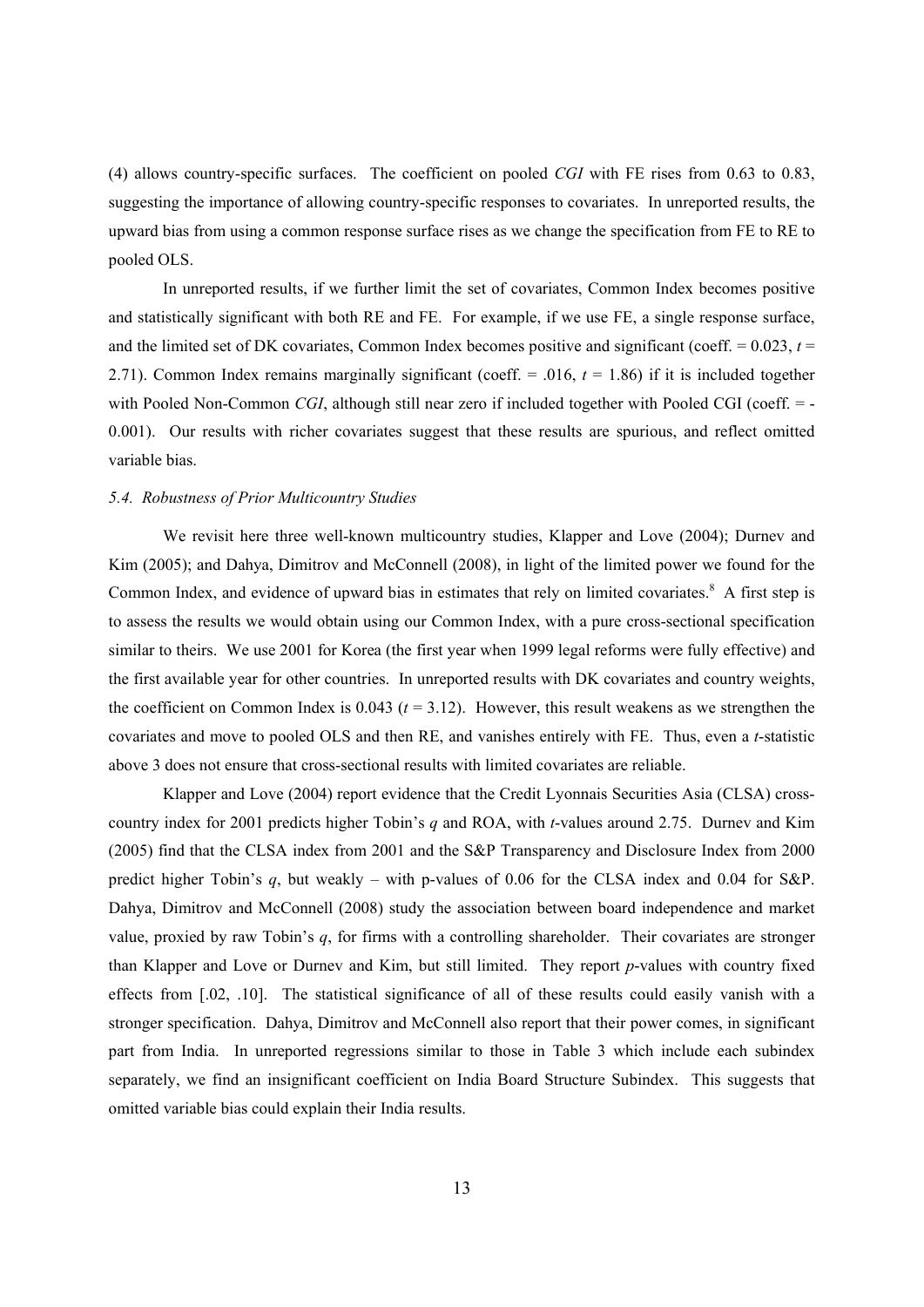#### **6. Sensitivity Analyses**

#### *6.1. Sensitivity of Results to Omitted Variables*

FE or RE with extensive covariates can reduce but not eliminate the potential for omitted variable bias. To assess the sensitivity of our results to unobserved covariates, we adapt to panel data two related approaches, one from statistics (Hosman, Hansen, and Holland, 2010; below HHH) and one from economics (Altonji, Elder, and Taber, 2005; Altonji et al., 2011; Oster, 2013; below, ACET-O). Both approaches use the influence of known covariates on the coefficient of interest to provide bounds on that coefficient, if there are similarly influential but omitted covariates. This approach is credible only if one begins with a rich set of included covariates. These bounds have not been used in prior governance research. We summarize the estimation procedures here; the expanded working paper includes further details.<sup>9</sup>

Consider FE (eqn. (2)) and a single omitted covariate *u*, and let  $\beta_{\text{long}}$  ( $\beta_{\text{short}}$ ) be the coefficient on *CGI* from a "long" ("short") regression of *q* on *CGI* which includes (excludes) *u*. A standard econometric result for an omitted variable u is:

$$
|\beta_{\text{short}} - \beta_{\text{long}}| = |\rho(q, u)_{x, \text{CGI}} * \rho(CGI, u)_x|
$$
 (5)

Here  $p(a,u)$ <sub>b</sub> is the partial correlation between a and u, conditioned on a vector of covariates  $b$ , <sup>10</sup> and we take absolute values for convenience, since the signs of the partial correlation coefficients are not known, and the principal concern is upward bias in  $\beta_{1, \text{short}}$ . HHH show that (5) can be rewritten as:

$$
|\beta_{\text{short}} - \beta_{\text{long}}| = |\rho(q, u)_{x, \text{CGI}} * [\text{s.e.}(\beta_{\text{short}}) * t_u]|. \tag{6}
$$

Here  $se(x)$  is the standard error of x. Eqn. (6) can be generalized to allow multiple omitted variables  $u$ . Let  $R_{short}^2$  ( $R_{long}^2$ ) be from a short (long) regression that omits (includes) **u**, let **u** be of rank k, let df be the short regression degrees of freedom, let  $F_u$  be the F-statistic for **u** from the long regression, define  $t_u$  as the positive square root of F<sub>u</sub> with a degrees of freedom correction  $t_u = {F_u * [(k * df)/(df+1-k)]}^{1/2}$  and define  $\rho^2(a, \mathbf{u})$ <sub>b</sub> as the fractional decrease in unexplained variance from adding **u** to the regression:

$$
\rho^{2}(a, \mathbf{u})_{\mathbf{b}} = \frac{(1 - R_{\text{short}}^{2}) - (1 - R_{\text{long}}^{2})}{(1 - R_{\text{short}}^{2})}
$$
(7)

Then equation (6) remains valid for vector **u**. They study cross-sectional OLS, but their results carry through to FE.

The HHH idea is to assume that **u** (partially) predicts *CGI* as strongly (same *t*-statistic or, for multiple variables, same F-statistic) as the strongest included covariate (call this variable  $x_1$ ) in a regression of CGI on all covariates, and then to make assumptions about plausible values of  $\rho(\mathbf{q},\mathbf{u})_{\mathbf{x} \in \text{GI}}$ .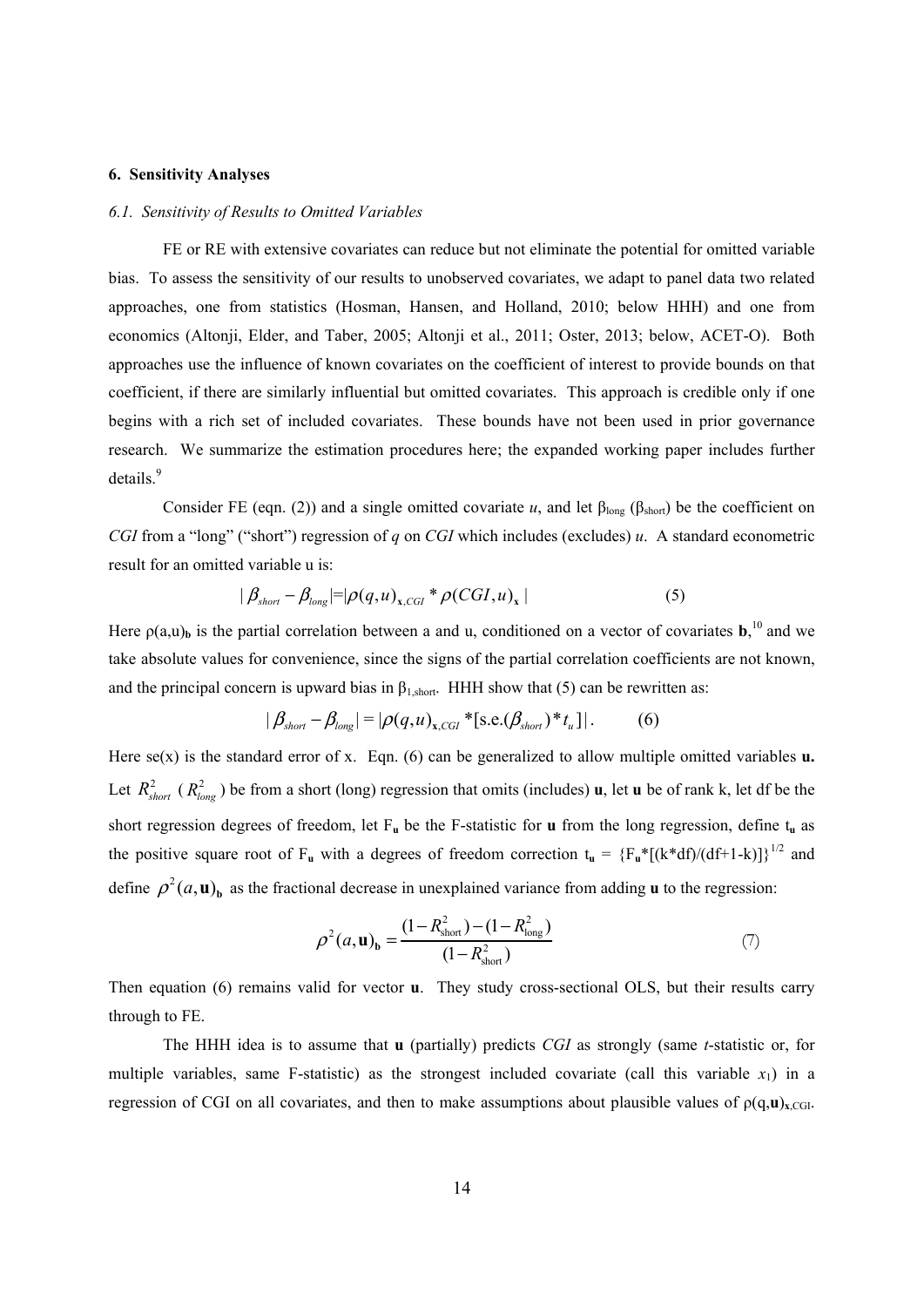HHH suggest values from .01-.10. An alternate approach, followed here, is to assume that  $\rho(q, \mathbf{u})_{x, \text{CGI}} =$ largest value of  $\rho(q, x_2)_{\text{(rest of x)}.CGI}$  for any included covariate  $x_2$  (which may be different than  $x_1$ ).

In Table 5, row (1), we apply the HHH approach and report lower bounds  $\beta_{\text{lower}}$  for the coefficient on governance using different assumptions about how the omitted covariates correlate with *CGI* and predict *q*. <sup>11</sup> Consider first pooled *CGI*. The covariate that most strongly predicts pooled *CGI* is state ownership (F for state ownership  $*$  country dummies = 15.46), but (state ownership  $*$  country dummies) weakly predicts Tobin's *q* (ρ =.0025), so a similar omitted variable would barely affect the coefficient on pooled *CGI* (see col. (3)). The covariate that most strongly predicts *q* is leverage ( $\rho = 0.06$ ) but (leverage \*country dummies) weakly predicts Pooled *CGI* (F = 0.87); a similar omitted variable would imply  $\beta_{lower} = 0.620$ , only slightly less than the regression coefficient  $\hat{\beta} = 0.0629$  (col. (4)). We consider in column (5) a single hypothetical omitted variable which has both: (i) the power to predict CGI of the variable (state ownership) which most strongly predicts *CGI* ( $F = 15.46$ ); and (ii) the power to predict *q* of the variable (leverage) which most strongly predicts *q* ( $\rho = 0.06$ ). This implies  $\beta_{lower} = 0.0579$ .

A particular concern with Tobin's *q* as an outcome variable in corporate governance research is that  $q$  is affected by growth opportunities, which are only partly observed. We therefore consider in column (6) the impact of omitted variables which predict CGI and *q* as strongly as *all* covariates that proxy for growth opportunities or intangible assets (sales growth, net income/assets, EBIT/sales, advertising/sales, and R&D/sales). This implies  $\beta_{lower} = 0.0613$ . Finally, in column (7), if omitted variables predict *CGI* and q as strongly as *all* included covariates, this implies  $\beta_{lower} = 0.0530$  ( $t = 3.33$ ). In short, the coefficient on Pooled *CGI* is not highly sensitive to included covariates, and thus is not likely to be sensitive to omitted variables.

The ACET-O approach begins with the difference between the coefficient  $\beta_{narrow}$  from a limited regression that includes only clearly exogenous covariates (in our FE model, only the year effects) (coefficients shown in Table 5, col., (1)) and the estimated  $\hat{\beta}_1 = 0.0629$ . If omitted covariates would have the same effect on true  $\beta$  and  $R^2$  as included covariates, a lower bound on the true coefficient is  $\beta_{lower}$  $\hat{\beta}$  – ( $[\hat{\beta}_{narrow} - \hat{\beta}]$  Table 6, column (8) summarizes the results from this approach.<sup>12</sup> The ACET-O lower bound is similar in concept to the "all covariates" HHH lower bound.

Row (2) of Table 5 is similar to row (1), but uses covariates that are *not* interacted with country dummies. The base coefficient estimate on Pooled *CGI* is now 0.083. Moreover, the lower bound estimates are .070 (for HHH bounds) or 0.075 (for ACET-O bounds). These are *higher* than our base estimate with interacted covariates of 0.063. This reinforces the point that bounds estimates are credible only if one begins with robust covariates.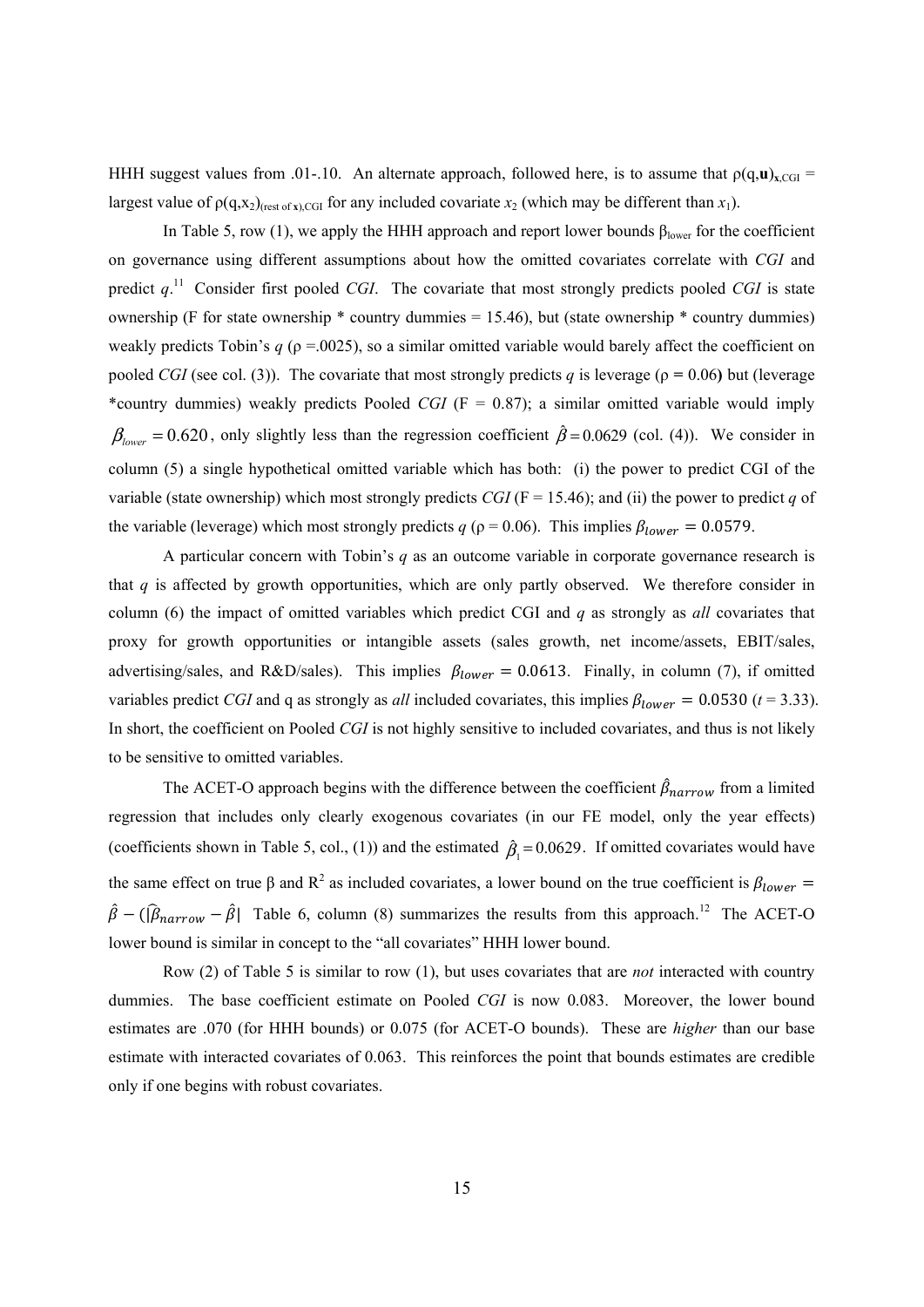The remaining rows of Table 6 report lower bounds for country *CGI*. The "strongest" variable results in columns (2)-(4) are identical for India and Turkey because the same variable (state ownership) is the strongest predictor of both *CGI* and Tobin's *q*. Some individual country results are sensitive to potential omitted variables. For example, the HHH lower bound for India *CGI* in column (7) is 0.050 (*t* = 1.51), versus a base estimate of 0.075 (*t* = 2.27). Only the Korea and Russia coefficients remain significant if we assume omitted covariates with the same strength as all included covariates (columns (7)-(8)). And the Russia results are suspect because the available covariates are limited and *t*-statistics are only moderate  $(t = 2.34$  for HHH bounds in column (7)). At the same time, the lower bounds on country CGI are all positive and economically meaningful (ranging from .035 to .060). Taken as a whole, the bounds exercise supports the power of country-specific indices to predict Tobin's q, but also suggests the likely need to study a number of countries to obtain robust results.

#### *6.2. Assessing Construct Validity*

In the expanded working paper, we assess how well our country *CGI* indices appear to capture the unobserved concept of corporate governance, using two approaches. First, for each country *CGI* and subindex, we compute Cronbach  $\alpha$ , a measure of correlation between elements of a multipart measure. Cronbach  $\alpha$  measures only whether multiple elements measure a similar underlying concept, but not whether the underlying concept is what one has posited it to be. In psychology, if different elements are designed to capture different aspects of an underlying concept, α values above 0.7 are considered strong, and values above 0.6 are respectable (Kline, 2000). For country *CGI*, α values range from 0.64 in India to 0.95 in Turkey. At the subindex level, results are more mixed, ranging from 0.10 for shareholder rights in India to 0.98 for disclosure in Turkey. Low values for particular country subindices suggest that these subindices may be poor constructs. At the same time, 7 of the 20 subindex values are 0.6 or above, and 13 are 0.5 or above.

We also conduct a principal component analysis at both the subindex and element level. At the subindex level, for each country, we (i) include all subindices separately in an OLS regression; (ii) retain factors with eigenvalue > 1.0; and (iii) apply either no rotation or a *varimax* rotation which produces orthogonal factors. The element-level procedure is similar. The loadings suggest that most country-level subindices capture coherent elements of governance.

#### **7. Conclusion**

The methodological goal of this article was to address the empirical challenges involved in crosscountry assessments of what matters in corporate governance in emerging markets. The core challenges are construct validity; limited data on governance, especially time-series data; and endogeneity, principally omitted variable bias. We address these challenges by building country-specific indices,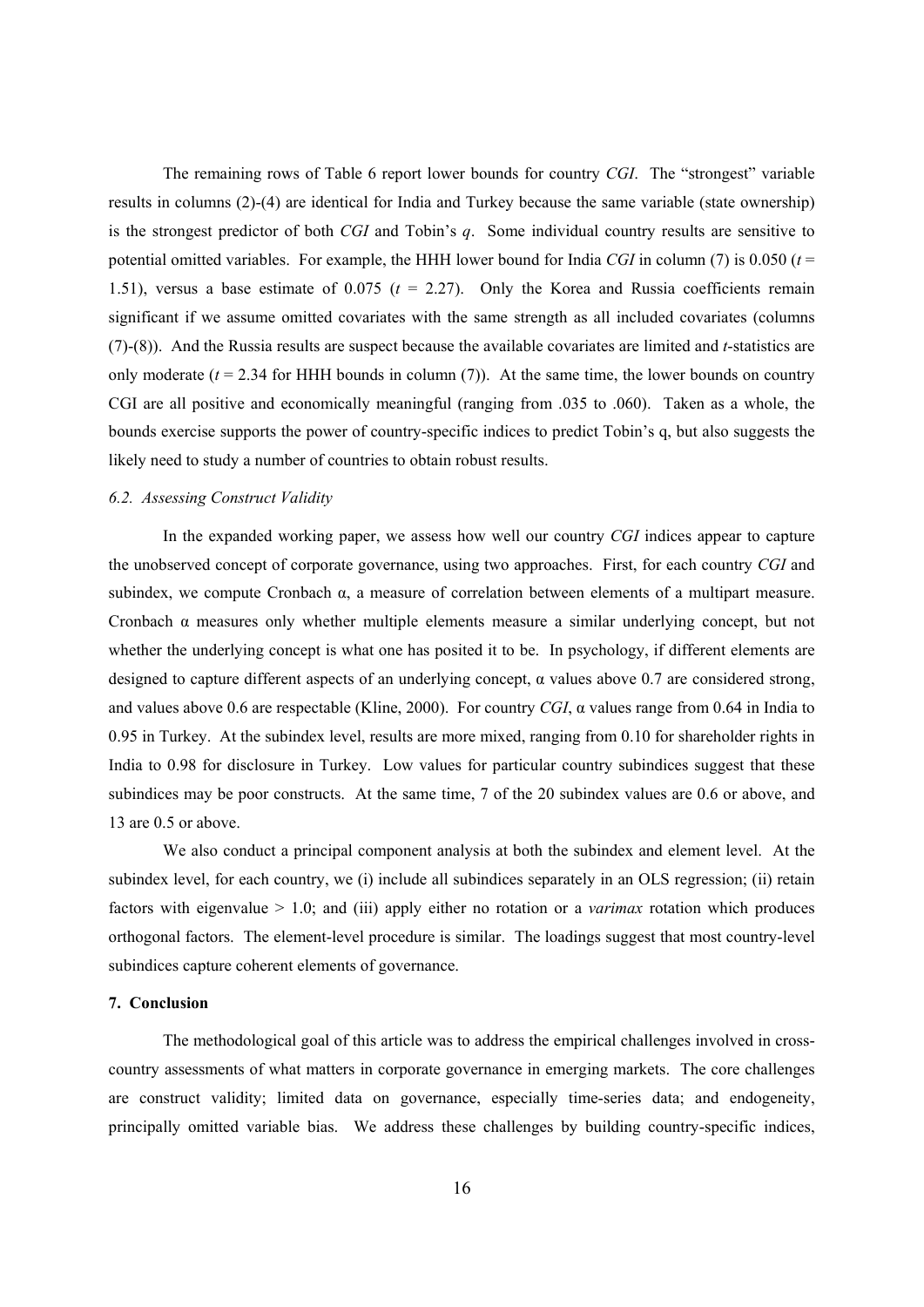doing so over time, and applying RE and FE methods with extensive covariates. FE with both extensive covariates and country-specific response surfaces is likely to be the best available research design, but remains vulnerable to bias due to unobserved, time-varying covariates. We illustrate that sensitivity with a bounds analysis. An RE specification can also be useful, especially if the random effects  $\lambda$  is close to 1.

Our substantive goal was to assess whether firm-level variation in corporate governance predicts firm-level variation in market value across a representative sample of major emerging markets. We find that country-specific indices, tailored to local rules and institutions, have substantial predictive power. It may also be possible to pool country-level indices, which measure similar underlying concepts in country-specific ways, to develop meaningful cross-country measures of governance. In contrast, a "common" governance index, which relies on the same elements in each country, is hard to build, and has limited power to predict market value. A caveat: we study here whether corporate governance predicts firm market value, not why. The channels through which governance affects market value are a fruitful area for future research.

#### **References**

Acock, Alan C., (2013), *Discovering Structural Equation Modeling Using Stata,* Stata Press.

- Aggarwal, Reena, Isil Erel, Rene M. Stulz, and Rohan Williamson (2009), Differences in Governance Practices Between U.S. and Foreign Firms: Measurement, Causes, and Consequences, 22 *Review of Financial Studies* 3131-3169.
- Altonji, Joseph G., Todd E. Elder, and Christopher R. Taber (2005), Selection on Observed and Unobserved Variables: Assessing the Effectiveness of Catholic Schools, 113 *Journal of Political Economy* 151-184.
- Altonji, Joseph G., Timothy Conley, Todd E. Elder, and Christopher R. Taber (2011), Methods for Using Selection on Observed Variables to Address Selection on Unobserved Variables, working paper, at http://www.iza.org/conference\_files/SPEAC2011/altonji\_j46.pdf.
- Ararat, Melsa, Bernard Black, and B. Burcin Yurtoglu (2013), Corporate Governance, Business Groups, and Market Value: Time-Series Evidence from Turkey, working paper, at http://ssrn.com/abstract=2277768.
- Atanasov, Vladimir, Bernard Black, Conrad Ciccotello, and Stanley Gyoshev (2010), How Does Law Affect Finance? An Examination of Equity Tunneling in Bulgaria, *Journal of Financial Economics* 96, 155-173.
- Bae, Kee-Hong, Jon-Koo Kang, and Jin-Mo Kim (2002), Tunneling or Value Added? Evidence from Mergers by Korean Business Groups, 57 *Journal of Finance* 2695-2740.
- Balasubramanian, N., Bernard Black, and Vikramaditya Khanna (2010). Firm-Level Corporate Governance in Emerging Markets: A Case Study of India, 11 *Emerging Markets Review* 319-340.
- Bebchuk, Lucian Arye, and Assaf Hamdani (2009), "The Elusive Quest for Global Governance Standards", 157 *University of Pennsylvania Law Review* 1263-1316.
- Bennedsen, Morten, Kasper Meisner Nielsen and Thomas Vester Nielsen (2012), "Private Contracting and Corporate Governance: Evidence from the Provision of Tag-Along Rights in Brazil," *Journal of Corporate Finance* 18, 904-918.
- Bertrand, Marianne, Paras Mehta, and Sendhil Mullainathan (2002), Ferreting Out Tunneling: An Application to Indian Business Groups, *Quarterly Journal of Economics* 117, 121-148.
- Bhargava, Alok (2010), An Econometric Analysis of Dividends and Share Repurchases by US Firms, 173 *Journal of the Royal Statistical Society A* 631-656.
- Bhargava, Alok, and J. Denis Sargan (1983), Estimating Dynamic Random Effects Models from Panel Data Covering Short Time Periods. 51 *Econometrica* 1635–1660.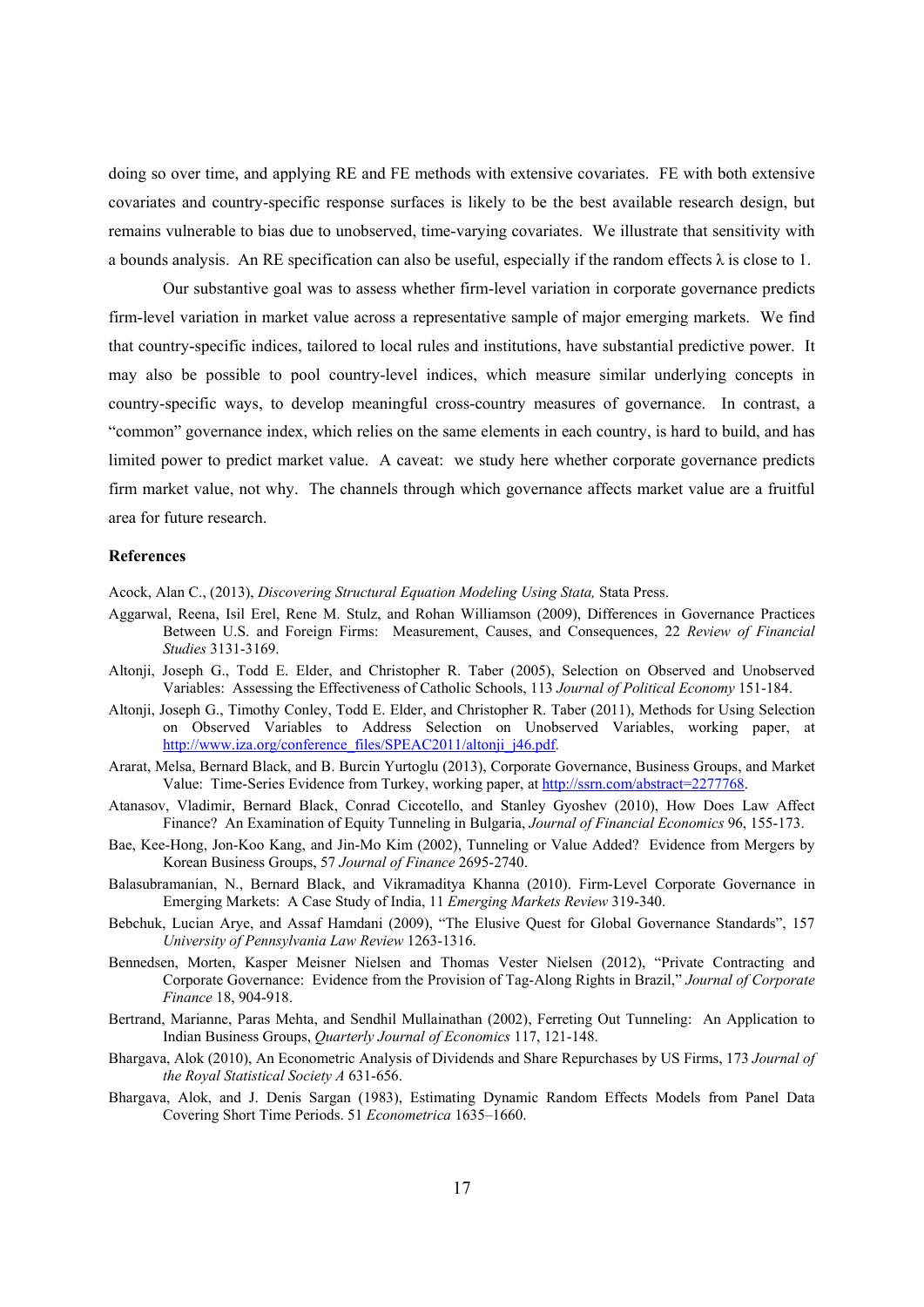- Black, Bernard, Antonio Gledson de Carvalho, and Erica Gorga (2010), Corporate Governance in Brazil, 11 *Emerging Markets Review* 21-38.
- Black, Bernard, Antonio Gledson de Carvalho, and Erica Christina Rocha Gorga (2012)*, "*What Matters and for Which Firms for Corporate Governance in Emerging Markets?: Evidence from Brazil (and Other BRIK Countries)" 18 *Journal of Corporate Finance* 934-952.
- Black, Bernard, Antonio Gledson de Carvalho, Vikramaditya Khanna, Woochan Kim, and Burcin Yurtoglu (2013a), Methods for Multicountry Studies of Corporate Governance: Evidence from the BRIKT Countries (expanded working paper), at http://ssrn.com/abstract=2359126.
- Black, Bernard, Antonio Gledson de Carvalho, Vikramaditya Khanna, Woochan Kim, and Burcin Yurtoglu (2013b), What Aspects of Corporate Governance Predict Firm Value in Emerging Markets: Evidence from the BRIKT Countries, working paper, at http://ssrn.com/abstract=2227718.
- Black, Bernard, Hasung Jang and Woochan Kim (2006a), Does Corporate Governance Affect Firms' Market Values? Evidence from Korea, *Journal of Law, Economics and Organization* 22, 366-413.
- Black, Bernard, Hasung Jang and Woochan Kim (2006b), Predicting Firms' Governance Choices: Evidence from Korea, 12 *Journal of Corporate Finance* 660-691.
- Black, Bernard, and Vikramaditya Khanna (2007), "Can Corporate Governance Reforms Increase Firms' Market Values? Event Study Evidence from India," 4 *Journal of Empirical Legal Studies* 749-796.
- Black, Bernard, and Woochan Kim (2012), The Effect of Board Structure on Firm Value: A Multiple Identification Strategies Approach Using Korean Data, *Journal of Financial Economics* 104, 203-226.
- Black, Bernard, Inessa Love and Andrei Rachinsky (2006), Corporate Governance Indices and Firms' Market Values: Time-Series Evidence from Russia, *Emerging Markets Review* 7, 361-379.
- Brown, Philip, Wendy Beekes, and Peter Verhoeven (2011), Corporate Governance, Accounting and Finance: A Review, 51 *Accounting and Finance* 96-172.
- Claessens, Stijn, Simeon Djankov, Joseph Fan, and Larry Lang (2002), Disentangling the Incentive and Entrenchment Effects of Large Shareholdings, *Journal of Finance* 57, 2741-2771.
- Claessens, Stijn, and Burcin Yurtoglu (2013), Corporate Governance in Emerging Markets: A Survey, 15 *Emerging Markets Review* 1-33.
- Dahya, Jay, Orlin Dimitrov, and John J. McConnell (2008), Dominant Shareholders, Corporate Boards, and Corporate Value: A Cross-Country Analysis," *Journal of Financial Economics* 87, 73-100.
- De Carvalho, Antonio Gledson, and George G. Pennacchi (2012), Can a Stock Exchange Improve Corporate Behavior? Evidence from Firm's Migration to Premium Listings in Brazil, *Journal of Corporate Finance*. 18, 883-903.
- Doidge, Craig, G. Andrew Karolyi and Rene M. Stulz (2007), Why Do Countries Matter So Much for Corporate Governance," *Journal of Financial Economics* 86, 1-39.
- Durnev, Artyom, and E. Han Kim (2005), To Steal or Not to Steal: Firm Attributes, Legal Environment, and Valuation, *Journal of Finance* 60, 1461-1493.
- Gompers, Paul, Joy Ishii, and Andrew Metrick (2003), Corporate Governance and Equity Prices, *Quarterly Journal of Economics* 118, 107-155.
- Hosman, Carrie A., Ben B. Hansen, and Paul W. Holland (2010), The Sensitivity of Linear Regression Coefficients' Confidence Limits to the Omission of a Confounder, 4 *Annals of Applied Statistics* 849-870.
- Khanna, Tarun, Joe Kogan, and Krishna Palepu (2006), Globalization and Similarities in Corporate Governance: A Cross-Country Analysis, *Review of Economics and Statistics* 88, 69-90.
- Klapper, Leora F., and Inessa Love (2004), Corporate Governance, Investor Protection and Performance in Emerging Markets, *Journal of Corporate Finance* 10, 703-728.
- Kline, Paul (2000), *Handbook of Psychological Testing*, 2nd edition.
- La Porta, Rafael, Florencio Lopez-de-Silanes, Andrei Shleifer and Robert Vishny (1997), Legal Determinants of External Finance, *Journal of Finance* 52, 1131-1150.
- La Porta, Rafael, Florencio Lopez-de-Silanes, Andrei Shleifer and Robert Vishny (1998), Law and Finance, *Journal of Political Economy* 106, 1113-1155.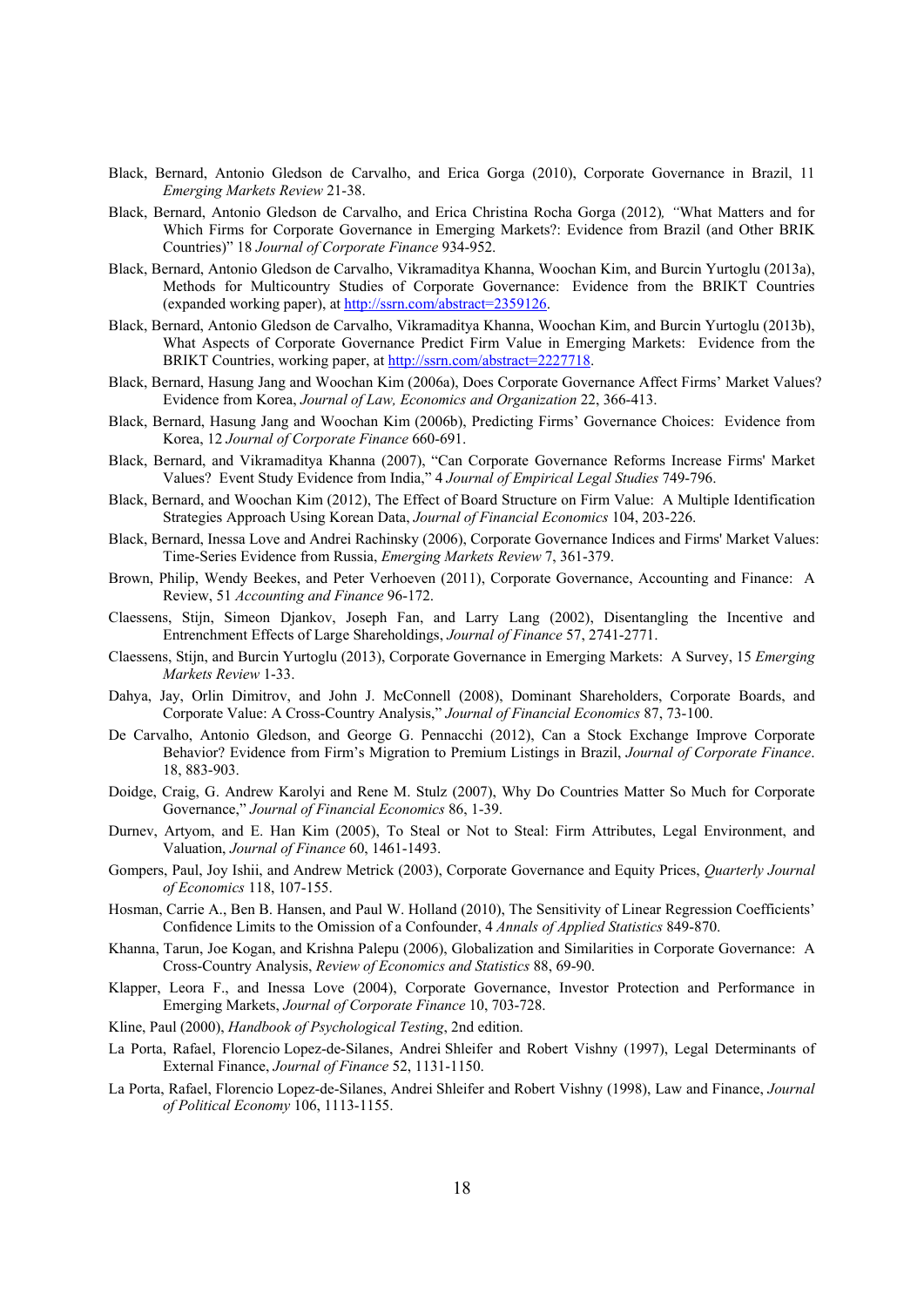- Larcker, David F., and Tjomme O. Rusticus (2010), On the Use of Instrumental Variables in Accounting Research, 49 *Journal of Accounting and Economics* 186-205.
- Morey, Matthew, Aron Gottesman, Edward Baker, and Ben Godridge (2009), Does Better Corporate Governance Result in Higher Valuations in Emerging Markets? Another Examination Using a New Data Set, 33 *Journal of Banking and Finance* 254-262.
- Roberts, Michael R., and Toni M. Whited (2012), Endogeneity in Empirical Corporate Finance, in George M. Constantinides, Milton Harris, and Rene M. Stulz eds., *Handbook of the Economics of Finance*, vol 2A, 493-572.
- OECD (Organisation for Economic Co-operation and Development) (2004), *Principles of Corporate Governance*.
- Oster, Emily (2013), Unobservable Selection and Coefficient Stability: Theory and Validation, working paper, at http://ssrn.com/abstract=2266720.
- Petersen, Mitchell A. (2009), Estimating Standard Errors in Finance Panel Data Sets: Comparing Approaches, 22 *Review of Financial Studies* 435-480.
- Shadish, William R., Thomas D. Cook, and Donald T. Campbell (2002), *Experimental and Quasi-Experimental Designs for Generalized Causal Inference*. Boston: Houghton Mifflin.

Wintoki, M. Babajide, James Linck, and Jeffry Netter, 2012, Endogeneity and the Dynamics of Internal Corporate Governance, 105 *Journal of Financial Economics* 581-606.

Wooldridge, Jeffrey M. (2013), Introductory Econometrics: A Modern Approach, fifth edition.

World Bank (2013), Doing Business 2013: Smarter Regulations for Small and Medium-Size Enterprises.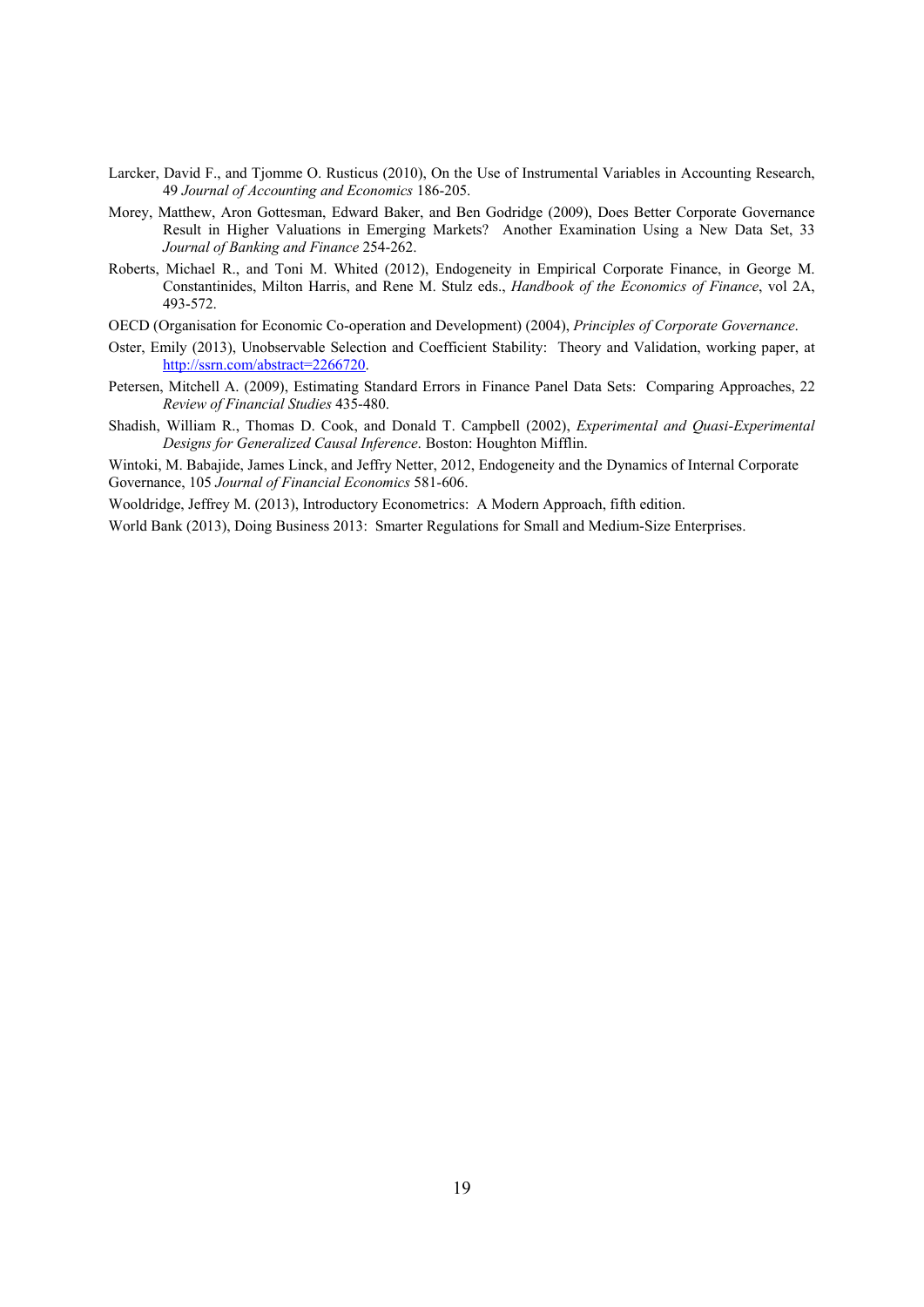## **Table 1.**

Elements of Board Structure and Disclosure subindices.

| <b>Elements</b>                                              | <b>Brazil</b>             | India                   | Korea                     | <b>Turkey</b>             | Common<br><b>Index</b>    |
|--------------------------------------------------------------|---------------------------|-------------------------|---------------------------|---------------------------|---------------------------|
| Years                                                        | 2004, 06, 09 2006, 07, 12 |                         | 1998-2004                 | 2006-11                   |                           |
| <b>Board Structure Subindex</b>                              |                           |                         |                           |                           |                           |
| $>1$ outside director                                        | X(NP)                     | required                | required                  | $\mathbf X$               | X                         |
| $>1$ outside director                                        | avail (NP)                |                         |                           | $\overline{X}$            |                           |
| $\geq$ 30% outside directors                                 | X(NP)                     | required                | common                    | avail                     | X                         |
| ≥ 50% outside directors                                      | X(NP)                     | Χ                       | X                         | rare                      |                           |
| > 50% outside directors                                      | rare (NP)                 | $\overline{\text{X}}$   | $\overline{\mathbf{X}}$   | rare                      | $\overline{X}$            |
| CEO is board member                                          | common $(F)$              |                         | common $(F)$ common $(F)$ | $\mathbf X$               |                           |
| CEO is NOT board chairman                                    | X                         | $\overline{X}$          | $\overline{avail}$ (NP)   | $\mathbf X$               | $\mathbf X$               |
| Board has outside chair or lead director                     | NA                        | feas $(NP)$             | Х                         | rare                      |                           |
| $\geq$ 50% outside directors or $\geq$ 1/3 outside directors |                           |                         |                           |                           |                           |
| & and CEO is not chairman                                    | feas $(NP)$               | $\mathbf{X}$            | avail (NP)                | rare                      |                           |
| Firm has outside CEO                                         | <b>NA</b>                 | feas                    | feas                      | $\boldsymbol{\mathrm{X}}$ | $\overline{\phantom{a}}$  |
| Audit committee                                              | $\mathbf X$               | required                | $\mathbf X$               | required                  | $\mathbf X$               |
| Audit committee has non-executive chair                      | <b>NA</b>                 | feas $(NP)$             | common $(F)$              | $\boldsymbol{\mathrm{X}}$ |                           |
| Audit committee has outside director                         | avail (NP)                | feas $(NP)$             | common $(F)$              | $\overline{X}$            |                           |
| Audit committee has majority of outside directors            | rare $(NP)$               | $\mathbf X$             | $\mathbf X$               | NA                        |                           |
| Compensation committee                                       | rare $(NP)$               | $\overline{\textbf{X}}$ | $\overline{\textbf{X}}$   | <b>NA</b>                 |                           |
| Outside director nominating committee                        | rare $(NP)$               | <b>NA</b>               | $\overline{X}$            | NA                        |                           |
| Corporate governance committee                               | rare $(NP)$               | <b>NA</b>               | rare $(F)$                | $\overline{X}$            |                           |
| Fiscal board exists                                          | X(NP)                     | $\rm{NM}$               | <b>NM</b>                 | NM                        |                           |
| Permanent fiscal board or audit committee has                |                           |                         |                           |                           |                           |
| minority shareholder representative                          | X(NP)                     | NΜ                      | NΜ                        | NM                        |                           |
| <b>Disclosure Subindex</b>                                   |                           |                         |                           |                           |                           |
| RPTs are disclosed to shareholders                           | X(NP)                     | X                       |                           |                           | $\overline{\textbf{X}}$   |
| Firm has regular meetings with analysts                      | X(NP)                     | $\overline{\mathbf{X}}$ | required<br>X(NP)         | required<br>NA            |                           |
| Firm discloses 5% holders                                    | common                    | $\mathbf X$             | required                  | avail                     | X                         |
| Control group shareholder agreement disclosed                | feas                      | $\mathbf X$             | NA                        | NA                        |                           |
| Annual financials on firm website                            | X                         | $\overline{\mathbf{X}}$ | avail, NM                 | X                         | X                         |
| Quarterly financial statements are consolidated              | $\overline{\mathbf{X}}$   | feas                    | feas                      | required                  |                           |
| Quarterly financials on firm website                         | $\overline{\mathbf{X}}$   | $\mathbf X$             | NA                        | $\mathbf X$               |                           |
| Firm puts annual report on firm website                      | NA                        | $\mathbf X$             | NA                        | $\overline{\text{X}}$     |                           |
| Directors' report on firm website                            | NM                        | $\overline{\text{X}}$   | NM                        | <b>NM</b>                 |                           |
| Corp governance report on firm website                       | <b>NM</b>                 | $\overline{\text{X}}$   | NM                        | $\mathbf X$               |                           |
| Firm discloses material events on firm website               | <b>NA</b>                 | <b>NA</b>               | NA                        | $\overline{\textbf{X}}$   |                           |
| Firm discloses annual agenda of corporate events             | $\mathbf X$               | NA                      | required                  | $\mathbf X$               |                           |
| Firm charter available on firm website                       | <b>NA</b>                 | <b>NA</b>               | <b>NM</b>                 | $\overline{\textbf{X}}$   |                           |
| English language financial statements exist                  | $\mathbf X$               | <b>NM</b>               | X(NP)                     | $\overline{\text{X}}$     | $\boldsymbol{\mathrm{X}}$ |
| Financials include statement of cash flows                   | $\overline{\textbf{X}}$   | required                | required                  | required                  |                           |
| Financial statements in IFRS or US GAAP                      | $\overline{\text{X}}$     | feas                    | rare                      | required                  |                           |
| MD&A discussion in financial statements                      | $\mathbf X$               | required                | required                  | NA                        |                           |
| Shareholder voting information on firm website               | NA                        | NA                      | NA                        | $\boldsymbol{\mathrm{X}}$ |                           |
| Firm discloses list of insiders                              | NA                        | <b>NA</b>               | <b>NA</b>                 | $\overline{\textbf{X}}$   |                           |
| Firm discloses director shareholdings                        | NA                        | feas (NA)               | required                  | $\mathbf X$               |                           |
| Controlling shareholder disclosed                            |                           |                         |                           | $\mathbf X$               |                           |
| Code of conduct/ethics contents disclosed                    |                           |                         |                           | $\overline{\mathbf{X}}$   |                           |
| Governance charter or guidelines disclosed                   | NA                        | avail (NP)              | NA                        | $\overline{\textbf{X}}$   |                           |
| Annual meeting results disclosed                             | required                  | NA                      | required                  | $\overline{\textbf{X}}$   |                           |
| Board members' roles/employment disclosed                    | avail                     | $\rm NA$                | required                  | $\overline{\textbf{X}}$   |                           |
| Board members' background disclosed                          | avail                     | $\rm NA$                | X                         | $\overline{\mathbf{X}}$   |                           |
| Board members date of joining board disclosed                | feas                      | $\rm NA$                | required                  | $\overline{\textbf{X}}$   |                           |
| Background of senior managers disclosed                      | avail                     | NA                      | $\overline{NA}$           | $\overline{\textbf{X}}$   |                           |
| Information re internal audit/control disclosed              | <b>NA</b>                 | <b>NA</b>               | required                  | $\mathbf X$               |                           |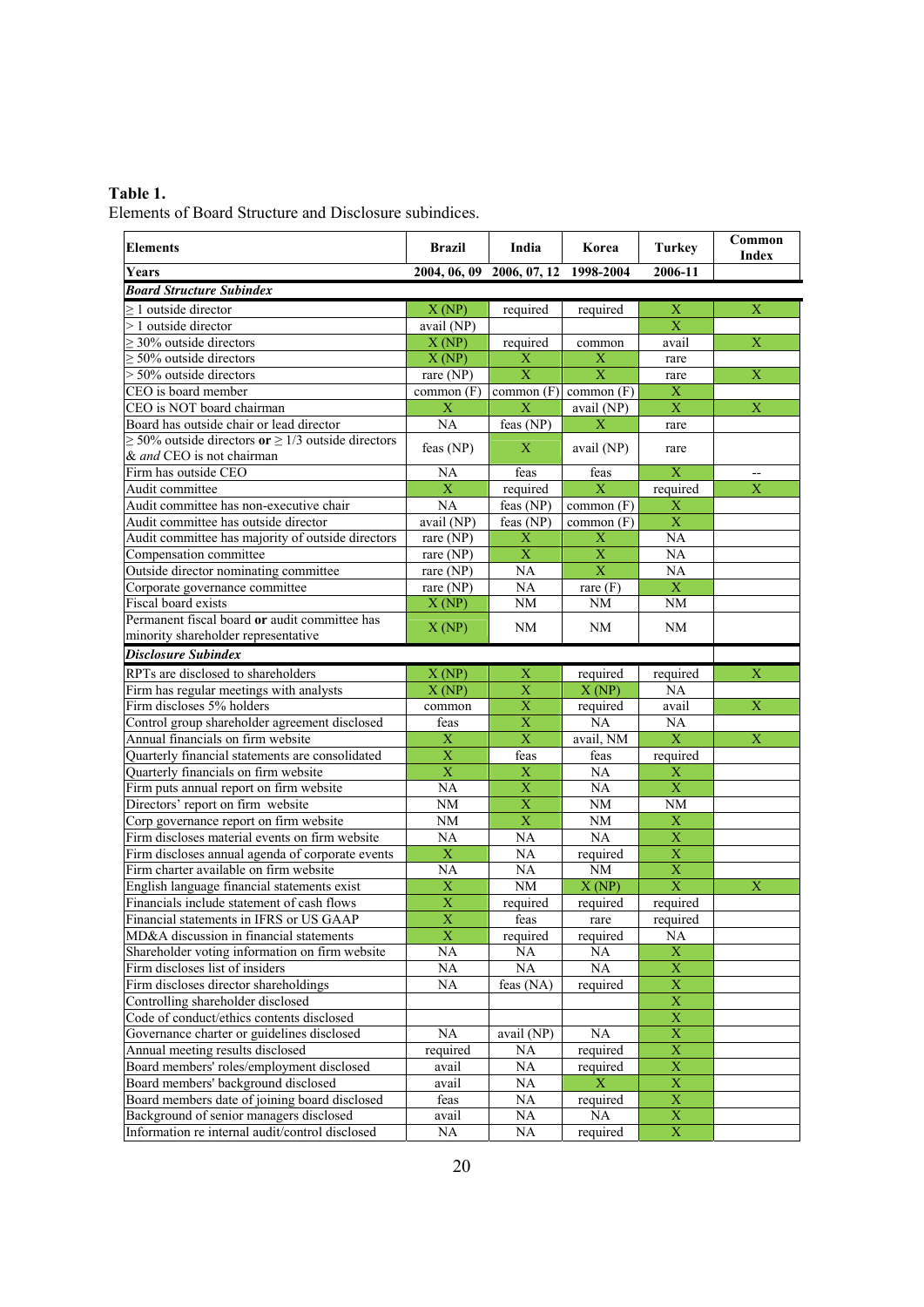| <b>Elements</b>                                 | Brazil     | India        | Korea    | <b>Turkey</b> | Common<br><b>Index</b> |
|-------------------------------------------------|------------|--------------|----------|---------------|------------------------|
| Number of board meetings disclosed              | avail (NP) | feas $(NP)$  | required | X             |                        |
| Board resolutions disclosed                     | NA         | NA           | required |               |                        |
| Executive director compensation disclosed       | NA         | <b>NA</b>    | required |               |                        |
| Auditor does not provide non-audit services     | X(NP)      | $\mathbf{X}$ | feas     | NA            |                        |
| Non-audit fees $\leq$ 25% of total auditor fees | NA         | $\mathbf x$  | feas     | <b>NA</b>     |                        |
| Full board reviews auditor's recommendations    | NA         | $\mathbf x$  | NA       | <b>NA</b>     |                        |
| Audit partner is rotated every 5 years          | NΜ         | X            | feas     | NA            |                        |

Notes on cell entries:  $X =$  element used; avail = not used, but data is available; (feas or F) = data could be collected with substantial effort;  $NA = data$  not available;  $NP = data$  from private survey; not publicly available;  $NM = not$ meaningful; required = required by law; rare = avail but rare; common = avail but nearly universal.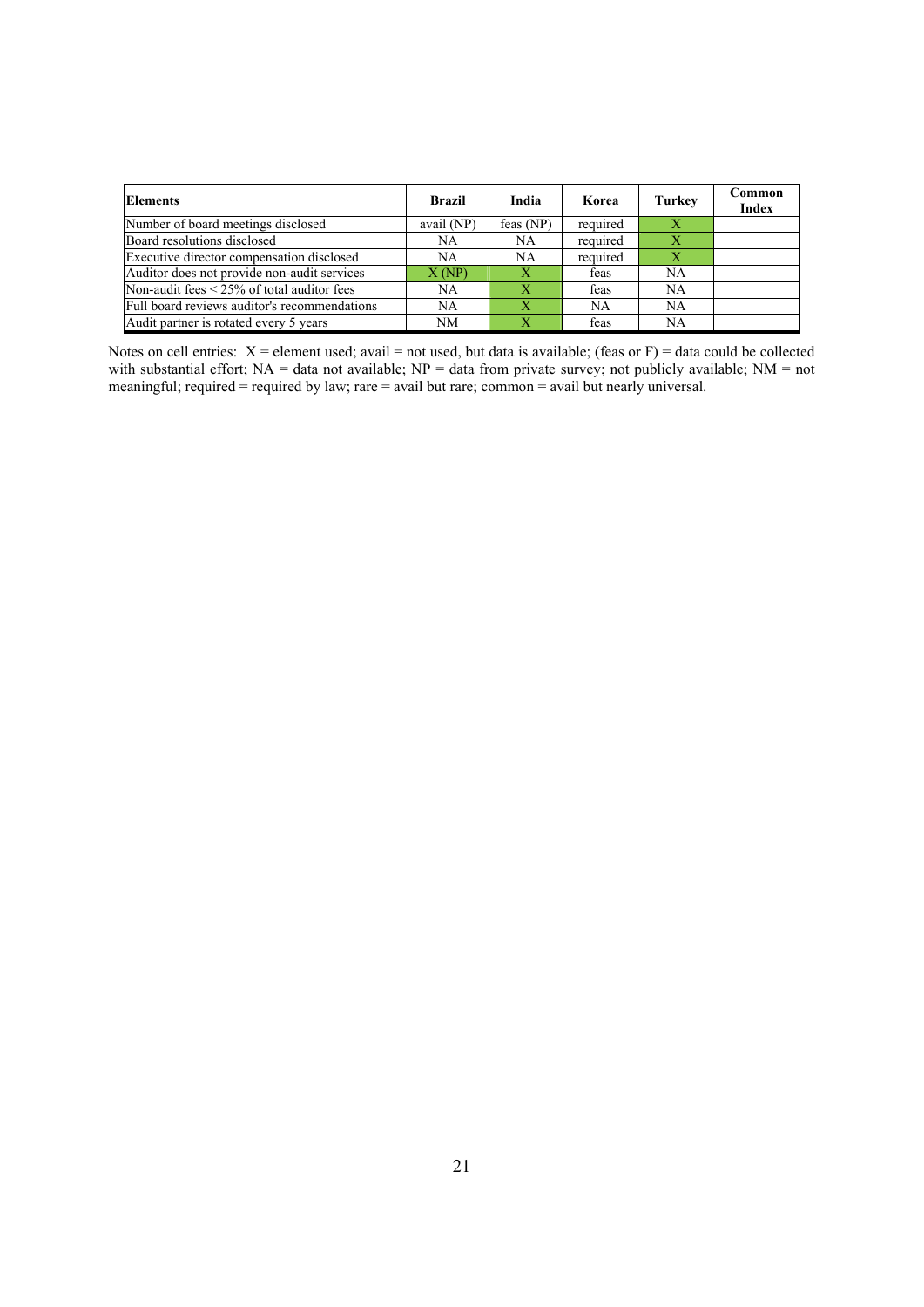| Table 2                                               |  |
|-------------------------------------------------------|--|
| Definitions and summary data for principal variables. |  |

|                          | Definitions                                                                                   | Mean  | Std.<br>Dev. | Min     | Max   |
|--------------------------|-----------------------------------------------------------------------------------------------|-------|--------------|---------|-------|
| BCGI                     | <b>Brazil Corporate Governance Index</b>                                                      | 62.1  | 15.4         | 19.1    | 91.5  |
| ICGI                     | India Corporate Governance Index                                                              | 59.2  | 10.8         | 24.6    | 86.9  |
| <b>KCGI</b>              | Korea Corporate Governance Index                                                              | 33.9  | 11.0         | 7.9     | 88.3  |
| RCGI                     | Russia Corporate Governance Index (normalized)                                                | 0.00  | 1.00         | $-2.90$ | 3.51  |
| <b>TCGI</b>              | Turkey Corporate Governance Index                                                             | 44.7  | 13.1         | 9.3     | 74.7  |
| Pooled CGI               | Pooled Corporate Governance Index (normalized)                                                | 0.00  | 1.00         | $-2.98$ | 5.21  |
| Common Index             | Index of 15 elements available in Brazil, India, Korea and<br>Turkey (normalized)             | 0.00  | 1.00         | $-3.59$ | 5.56  |
| Pooled Non-              | Pooled CGI, excluding elements of Common Index                                                |       |              |         |       |
| common CGI               | (normalized)                                                                                  | 0.00  | 1.00         | $-2.23$ | 3.73  |
| Tobin's $q$              | (book value of debt + market value of common stock)/<br>book value of assets.                 | 1.13  | 1.08         | 0.24    | 32.87 |
| $ln ($ assets $)$        | ln(book value of assets)                                                                      | 10.53 | 5.28         | 3.34    | 25.34 |
| <i>ln</i> (listed years) | $ln(year)$ since public listing + 1). India: Use years since<br>incorporation.                | 3.14  | 1.79         | 0.00    | 7.60  |
| Leverage*                | (Total liabilities)/assets. India: Use total debt.                                            | 0.49  | 0.22         | 0.00    | 3.33  |
| Net Income/assets**      | Ratio of net income over assets                                                               | 0.03  | 0.10         | $-0.71$ | 0.46  |
| EBIT/sales**             | Earnings before interest and tax (EBIT)/total sales                                           | 0.09  | 0.53         | $-0.58$ | 0.72  |
| 3-yr sales growth**      | Geometric average sales growth during past three years<br>(or available period if less).      | 0.11  | 0.28         | $-0.73$ | 2.30  |
| PPE/sales*               | Ratio of property, plant, and equipment (PPE) to total<br>sales                               | 0.52  | 1.06         | 0.00    | 22.88 |
| Share turnover*          | (shares traded in year $t$ )/(shares outstanding), adjusted for<br>share issuances and splits | 3.21  | 5.12         | 0.00    | 32.77 |
| Inside ownership         | Fractional ownership of common (and equivalent) shares<br>by largest shareholder              | 0.30  | 0.23         | 0.00    | 1.00  |
| Foreign ownership        | Fractional ownership by foreigners                                                            | 0.07  | 0.13         | 0.00    | 0.94  |
| State ownership          | Fractional ownership by the state                                                             | 0.01  | 0.04         | 0.00    | 0.49  |
| Free Float               | Fraction of shares floating on the stock exchange<br>(excludes shares held by insiders)       | 0.61  | 0.22         | 0.02    | 1.00  |
| Capex/PPE*               | Ratio of capital expenditures to PPE                                                          | 0.13  | 0.15         | 0.00    | 0.97  |
| R&D/sales*               | Ratio of R&D expenditures to total sales.                                                     | 0.01  | 0.11         | 0.00    | 7.69  |
| Advertising/sales*       | Ratio of advertising expense to total sales.                                                  | 0.02  | 0.71         | 0.00    | 0.10  |
| Exports/sales*           | Ratio of export revenue to total sales.                                                       | 0.24  | 0.29         | 0.00    | 0.99  |
| Market share             | Firm's share of sales by all public firms in same industry                                    | 0.09  | 0.19         | 0.00    | 1.00  |
| Business group           | 1 if firm belongs to business group in year $t$ , 0 otherwise.                                | 0.35  | 0.48         | 0.00    | 1.00  |
| <b>MSCI</b>              | 1 if firm belongs to Morgan Stanley Capital International<br>Index (MSCI).                    | 0.10  | 0.30         | 0.00    | 1.00  |
| US cross listing         | 1 if firm is cross-listed in US (any level) in year $t$ , 0<br>otherwise                      | 0.07  | 0.25         | 0.00    | 1.00  |
| industry dummies         | defined in each country; mapped to US 2-digit SIC codes                                       | n.m.  | n.m.         |         | n.m.  |

Notes. Income statement (balance sheet) amounts are measured for each year *t* (at end of year *t*). \* = winsorized at 99% (\*\* = also winsorized at 1%) in Table 6.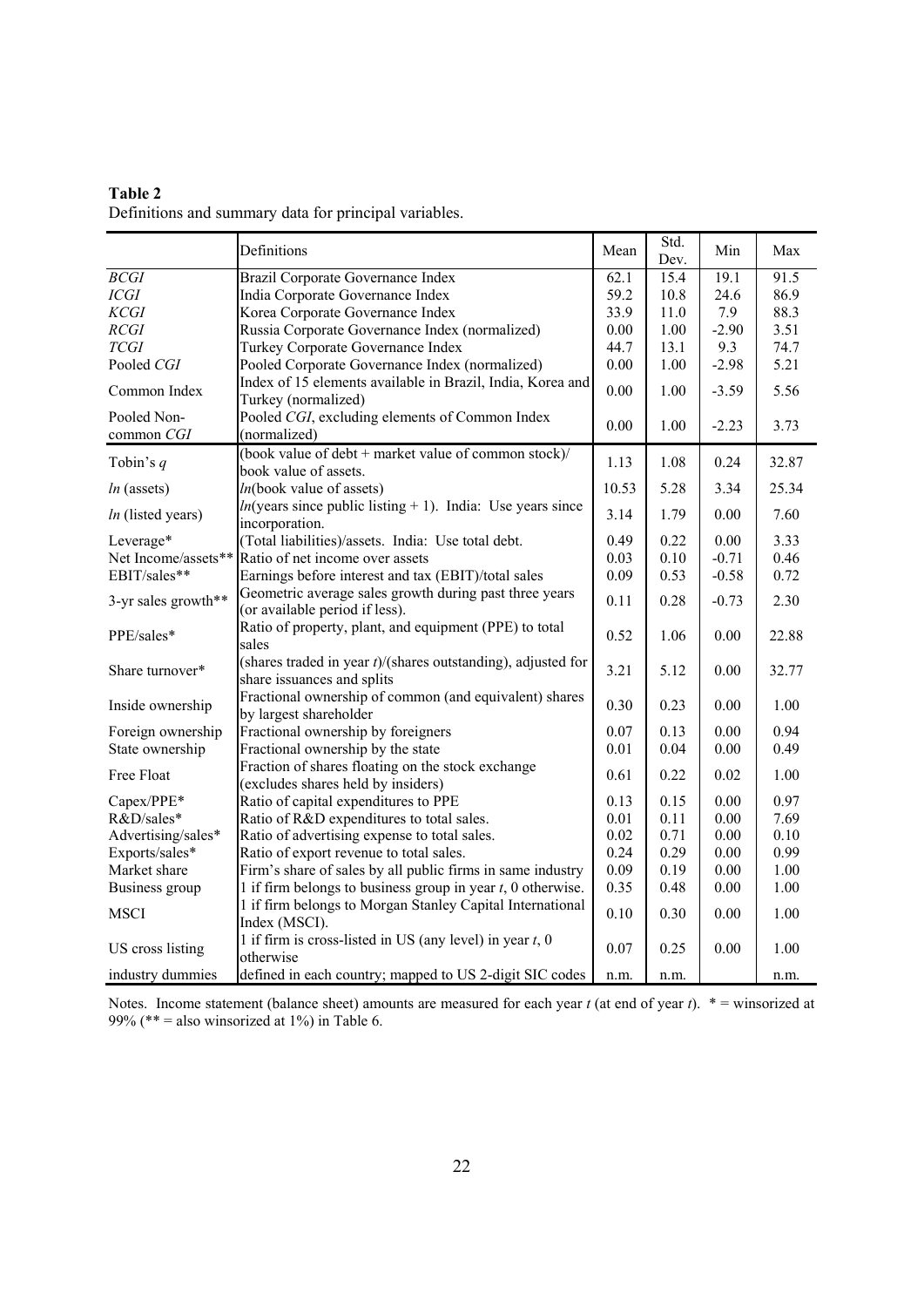| <b>Dependent Variable</b> | $ln(Tobin's q;$ outliers excluded) |                    |             |                       |              |                   |             |                    |                    |              |
|---------------------------|------------------------------------|--------------------|-------------|-----------------------|--------------|-------------------|-------------|--------------------|--------------------|--------------|
| Country (years)           |                                    | Brazil (2004-2009) |             | India $(2006 - 2012)$ |              | Korea (1998-2004) |             | Turkey (2006-2011) | Russia (1999-2005) |              |
| Method                    | RE                                 | FE                 | <b>RE</b>   | FE                    | RE           | FE                | <b>RE</b>   | FE                 | RE                 | FE           |
| normalized Country        | $0.114***$                         | 0.089              | $0.064**$   | $0.075**$             | $0.048***$   | $0.045***$        | $0.071***$  | $0.055***$         | $0.094***$         | $0.067***$   |
| CGI                       | (3.03)                             | (1.15)             | (2.57)      | (2.27)                | (6.26)       | (5.33)            | (2.58)      | (2.06)             | (6.22)             | (2.75)       |
| (w. industry clusters)    | $(2.69)$ ***                       | (1.08)             | $(1.85)*$   | $(1.73)*$             | $(5.80)$ *** | $(6.79)$ ***      | $(2.27)$ ** | $(2.01)$ **        | $(4.60)$ ***       | $(2.64)$ *** |
| No. of industry clusters  | 38                                 | 26                 | 32          | 32                    | 48           | 47                | 36          | 36                 | 49                 | 49           |
| Ln (Assets)               | $-0.039*$                          | $-0.413***$        | 0.019       | $-0.411***$           | $-0.047***$  | $-0.053***$       | $-0.110***$ | $-0.258***$        | $-0.131***$        | $-0.226***$  |
|                           | $(-1.65)$                          | $(-5.23)$          | (0.57)      | $(-4.14)$             | $(-6.46)$    | $(-3.57)$         | $(-5.48)$   | $(-4.26)$          | $(-5.75)$          | $(-4.79)$    |
| Years Listed              | $-0.134***$                        | $-0.331*$          | $-3.688$    | 31.275***             | $-0.076***$  | $-0.142***$       | $-0.057$    | $-0.225***$        |                    |              |
|                           | $(-3.52)$                          | $(-1.98)$          | $(-1.37)$   | (3.52)                | $(-8.75)$    | $(-4.87)$         | $(-1.57)$   | $(-3.95)$          |                    |              |
| Leverage                  | $0.362***$                         | $-0.054$           | $-0.716***$ | 0.286                 | $0.748***$   | $0.733***$        | $0.665***$  | $0.829***$         | $0.453***$         | $0.375**$    |
|                           | (6.08)                             | $(-0.18)$          | $(-3.43)$   | (0.74)                | (22.68)      | (17.61)           | (6.76)      | (5.54)             | (3.89)             | (2.30)       |
| Net income/assets         | 0.347                              | $-0.725$           | 1.483*      | 1.131                 | $0.1410***$  | $0.148***$        | $0.481***$  | $0.394***$         | $0.787***$         | 0.359        |
|                           | (1.40)                             | $(-1.43)$          | (1.96)      | (1.28)                | (3.73)       | (3.87)            | (3.47)      | (2.66)             | (2.87)             | (1.30)       |
| EBIT/sales                | $0.006***$                         | 0.462              | 0.000       | 0.016                 | $-0.007*$    | $-0.009**$        | $-0.013$    | $-0.03$            |                    |              |
|                           | (3.37)                             | (0.81)             | (0.55)      | (0.44)                | $(-1.95)$    | $(-2.21)$         | (1.18)      | $(-0.36)$          |                    |              |
| Sales growth              | 0.033                              | $0.201**$          | $0.466***$  | 0.163                 | $-0.0001$    | $-0.0002***$      | 0.14        | $0.160*$           | $0.190***$         | $0.248***$   |
|                           | (0.64)                             | (2.53)             | (3.68)      | (0.75)                | $(-1.06)$    | $(-2.60)$         | (1.55)      | (1.73)             | (3.16)             | (3.76)       |
| PPE/sales                 | $-0.014$                           | $0.052*$           | $0.001***$  | 0.000                 | $-0.010**$   | $-0.015**$        | 0.01        | $0.018^*$          |                    |              |
|                           | $(-1.35)$                          | (1.81)             | (5.46)      | (0.13)                | $(-2.04)$    | $(-2.54)$         | (1.40)      | (1.67)             |                    |              |
| Share turnover            | 0.031                              | 0.060              | $0.536***$  | $0.761***$            | $0.005***$   | $0.005***$        | $0.039***$  | $0.038**$          | $-1.503*$          | $-1.498*$    |
|                           | (0.81)                             | (1.33)             | (4.28)      | (3.41)                | (6.74)       | (6.66)            | (2.20)      | (2.41)             | $(-1.95)$          | $(-1.67)$    |
| Inside ownership          | 0.005                              | 0.165              | $0.615***$  | 0.929                 | $-0.183***$  | $-0.175***$       | 0.097       | 0.268              |                    |              |
|                           | (0.06)                             | (0.80)             | (3.07)      | (1.63)                | $(-3.84)$    | $(-2.66)$         | (0.73)      | (1.12)             |                    |              |
| Foreign ownership         |                                    |                    | $1.501***$  | $2.491***$            | $0.469***$   | $0.456***$        | $-0.27$     | $-0.367$ *         |                    |              |
|                           |                                    |                    | (4.64)      | (3.71)                | (7.69)       | (6.63)            | $(-1.34)$   | (1.66)             |                    |              |
| State ownership           | $-0.079$                           | $-2.664***$        | $-0.690$    | $-37.457***$          | 0.142        | $0.209*$          | $0.370**$   | $0.645***$         |                    |              |
|                           | $(-0.25)$                          | $(-4.69)$          | $(-0.76)$   | $(-5.00)$             | (1.55)       | (1.94)            | (2.08)      | (6.13)             |                    |              |
| Free Float                |                                    |                    |             |                       | $-0.139***$  | $-0.175***$       | $-0.234**$  | $-0.07$            |                    |              |
|                           |                                    |                    |             |                       | $(-3.30)$    | $(-3.32)$         | $(-2.46)$   | $(-0.63)$          |                    |              |

**Table 3**  Country-level regressions with firm random effect (RE) and fixed effects (FE).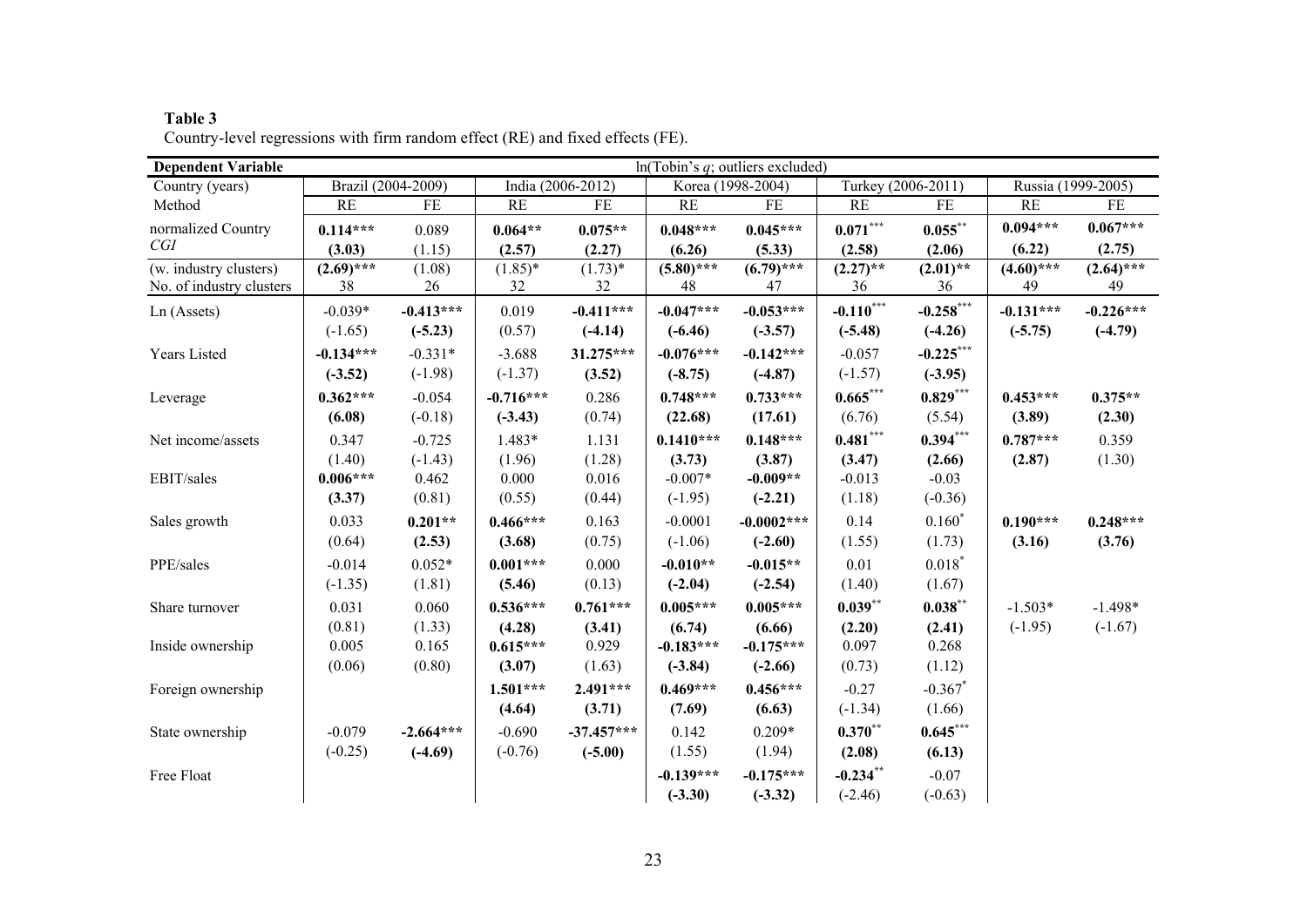| <b>Dependent Variable</b>   | $ln(Tobin's q;$ outliers excluded) |                    |                       |                       |                         |                        |                      |                       |                                |                      |
|-----------------------------|------------------------------------|--------------------|-----------------------|-----------------------|-------------------------|------------------------|----------------------|-----------------------|--------------------------------|----------------------|
| Country (years)             |                                    | Brazil (2004-2009) | India (2006-2012)     |                       | Korea (1998-2004)       |                        | Turkey (2006-2011)   |                       |                                | Russia (1999-2005)   |
| Method                      | <b>RE</b>                          | FE                 | <b>RE</b>             | FE                    | RE                      | FE                     | RE                   | FE                    | <b>RE</b>                      | FE                   |
| Capex/PPE                   |                                    |                    | $-0.000$<br>$(-1.13)$ | $-0.000$<br>$(-0.84)$ | $0.095***$<br>(4.01)    | $0.071***$<br>(3.13)   | $0.008***$<br>(4.49) | $0.006***$<br>(2.09)  |                                |                      |
| R&D/sales                   |                                    |                    | $5.054**$             | $-3.880$              | $0.030***$              | $0.024***$             | $-4.006***$          | $-3.350$ **           |                                |                      |
| Advertising/sales           |                                    |                    | (2.29)<br>$-0.014$    | $(-0.57)$<br>$-0.930$ | (5.80)<br>$0.994**$     | (3.15)<br>$0.986*$     | (2.74)               | (2.00)                |                                |                      |
| Exports/sales               |                                    |                    | $(-0.45)$<br>$-0.136$ | $(-0.44)$<br>0.053    | (2.19)<br>$-0.046**$    | (1.70)<br>$-0.056*$    | 0.032                | 0.018                 |                                |                      |
| Market Share                |                                    |                    | $(-1.25)$             | (0.17)                | $(-2.13)$<br>$0.169***$ | $(-1.90)$<br>$0.173**$ | (0.27)<br>0.071      | (0.13)<br>0.283       |                                |                      |
| Business group dummy        | $-0.163**$                         |                    | 0.026                 |                       | (2.60)<br>$0.043***$    | (2.37)                 | (0.49)<br>0.054      | (0.61)                |                                |                      |
| Cross-listing dummy         | $(-1.97)$<br>$0.207**$             | $0.260**$          | (0.385)<br>$-0.094$   |                       | (2.62)<br>0.043         |                        | (0.92)<br>0.016      | 0.001                 |                                |                      |
| <b>MSCI</b>                 | (2.55)                             | (2.41)             | $(-1.080)$<br>0.208   |                       | (1.07)<br>$0.0381**$    |                        | (0.39)<br>0.107      | $(-0.03)$<br>$-0.046$ | $0.375***$                     |                      |
| Russia RTS stock index      |                                    |                    | (1.456)               |                       | (2.18)                  |                        | (1.60)               | $(-0.89)$             | (5.20)<br>$0.343***$<br>(5.72) | $0.362***$<br>(5.90) |
| constant, year dummies      | Y                                  | Y                  | Y                     | Y                     | Y                       | Y                      | Y                    | Y                     | Y                              | Y                    |
| Observations                | 236                                | 146                | 636                   | 423                   | 3,285                   | 3,285                  | 969                  | 969                   | 964                            | 964                  |
| Number of firms             | 159                                | 72                 | 399                   | 186                   | 669                     | 0.383                  | 193                  | 193                   | 240                            | 240                  |
| Breusch-Pagan $(\chi^2; p)$ |                                    | 27.84 (0.0000)     | 32.78 (0.0000)        |                       |                         | 1065.68 (0.0000        |                      | 328.89 (0.0000)       |                                | 917.79 (0.0000)      |
| Hausman test $(\chi^2; p)$  |                                    | 31.63 (0.0045)     | n.a.                  |                       |                         | 133.34 (0.0000)        |                      | 91.44 (0.0000)        |                                | n.a.                 |
| $CRE$ (F for all vars., p)  |                                    | 27.62 (0.0102)     |                       | 77.79 (0.0000)        |                         | 125.62 (0.0000)        | 74.41 (0.0000)       |                       |                                | 164.95 (0.0000)      |
| CRE (t for CGI alone)       |                                    | 0.60               | $-1.28$               |                       | 1.47                    |                        | 0.74                 |                       |                                | $2.44**$             |
| Median REλ                  | 0.33                               |                    | 0.30                  |                       | 0.63                    |                        | 0.66                 |                       | 0.71                           |                      |
| $R^2$                       | 0.40                               | 0.50               | 0.33                  | 0.34                  | 0.53                    | 0.38                   | 0.48                 | 0.52                  | 0.63                           | 0.46                 |

Notes. *t*-statistics with firm clusters (firm-index clusters in Russia)) in parentheses.  $R^2$  is overall for RE; within for FE.  $*, **$ , and  $***$  respectively indicate significance levels at 10%, 5%, and 1% levels. Significant results (at 5% level or better) are in **boldface**.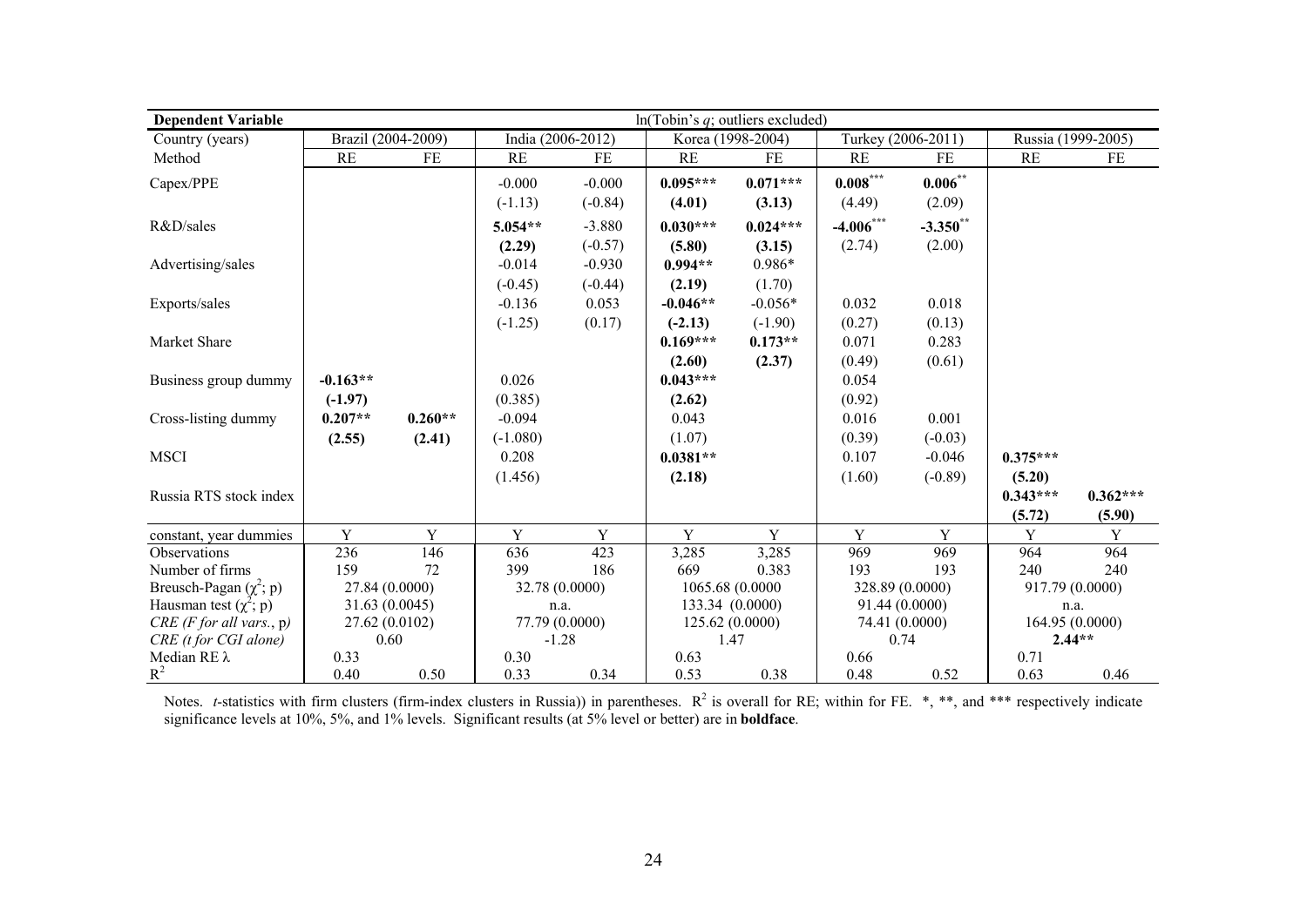# **Table 4**

Pooled multicountry RE and FE regressions.

|     |                                       |                                            | Dependent variable            | $ln(Tobin's q)$ , outliers excluded for each country-year |                                      |                          |                           |                          |               |  |  |
|-----|---------------------------------------|--------------------------------------------|-------------------------------|-----------------------------------------------------------|--------------------------------------|--------------------------|---------------------------|--------------------------|---------------|--|--|
|     |                                       |                                            |                               | Separate                                                  |                                      | <b>Included together</b> |                           | <b>Included together</b> |               |  |  |
|     |                                       |                                            |                               | (1)                                                       | (2)                                  | (3)                      |                           | (4)                      |               |  |  |
|     | Models                                | Covariates                                 |                               |                                                           | Pooled CGI Common Index Common Index |                          | Pooled Non-<br>common CGI | Common Index             | Pooled<br>CGI |  |  |
|     |                                       |                                            | Coefficient                   | $0.067***$                                                | $0.015**$                            | 0.002                    | $0.092***$                | $-0.014*$                | $0.069***$    |  |  |
|     |                                       |                                            |                               | (7.30)                                                    | (2.04)                               | (0.22)                   | (6.88)                    | $(-1.78)$                | (7.01)        |  |  |
|     |                                       | common covariates *                        | (w ind'y*country clusters)    | (5.67)                                                    | $(1.70)^*$                           | (0.18)                   | (7.79)                    | (1.74)                   | (6.63)        |  |  |
| (1) | RE (unweighted)                       | country dummies; year *<br>country dummies | Breusch-Pagan $(\chi^2)$      | 897.1                                                     | 1068.4                               | 1055.3                   |                           | 1074.2                   |               |  |  |
|     |                                       |                                            | $CRE$ (F for all vars.)       | 251.6<br>163.5<br>141.3                                   |                                      |                          | 206.6                     |                          |               |  |  |
|     |                                       |                                            | CRE(t for CGI alone)          | 0.15                                                      | 0.40                                 | 0.76                     |                           | 0.43                     |               |  |  |
|     |                                       |                                            | Median RE λ<br>0.715<br>0.721 |                                                           |                                      | 0.722                    |                           | 0.723                    |               |  |  |
|     |                                       |                                            | Overall $R^2$                 | 0.46                                                      | 0.48                                 | 0.48                     |                           | 0.48                     |               |  |  |
|     |                                       |                                            | Coefficient                   | $0.063***$                                                | 0.008                                | $-0.001$                 | $0.081***$                | $-0.012$                 | $0.057***$    |  |  |
| (2) | FE (weighted)                         |                                            |                               | (3.95)                                                    | (0.55)                               | $(-0.04)$                | (2.84)                    | $(-0.84)$                | (3.38)        |  |  |
|     |                                       | same as $(1)$                              | (w ind'y*country clusters)    | (3.17)                                                    | (0.46)                               | $(-0.06)$                | (2.84)                    | (0.93)                   | (3.34)        |  |  |
|     |                                       |                                            | Within $R^2$                  | 0.41                                                      | 0.41                                 | 0.42                     |                           | 0.42                     |               |  |  |
|     | <b>Results with weaker covariates</b> |                                            |                               |                                                           |                                      |                          |                           |                          |               |  |  |
|     |                                       | common covariates; year Coefficient        |                               | $0.084***$                                                | 0.004                                | $-0.010$                 | $0.120***$                | $-0.023$                 | $0.076***$    |  |  |
| (3) | FE (weighted)                         | (not interacted w.                         |                               | (4.78)                                                    | (0.26)                               | (0.73)                   | (3.39)                    | (1.62)                   | (3.91)        |  |  |
|     |                                       | country dummies                            | Within $R^2$                  | 0.32                                                      | 0.30                                 | 0.32                     |                           | 0.33                     |               |  |  |

Notes. Indices are defined in text. Coefficients on covariates are suppressed. FE regressions use country weights = (1/no. of firms). All Breusch-Pagan and correlated random effects (CRE) p-values are 0.0000. *t*-statistics with firm or, where indicated (industry\*country) clusters are in parentheses. No. of industry clusters = 154 for RE, 141 for FE, \*, \*\*, and \*\*\* respectively indicate significance levels at 10%, 5%, and 1% levels. Significant results (at 5% level or better) are in **boldface**.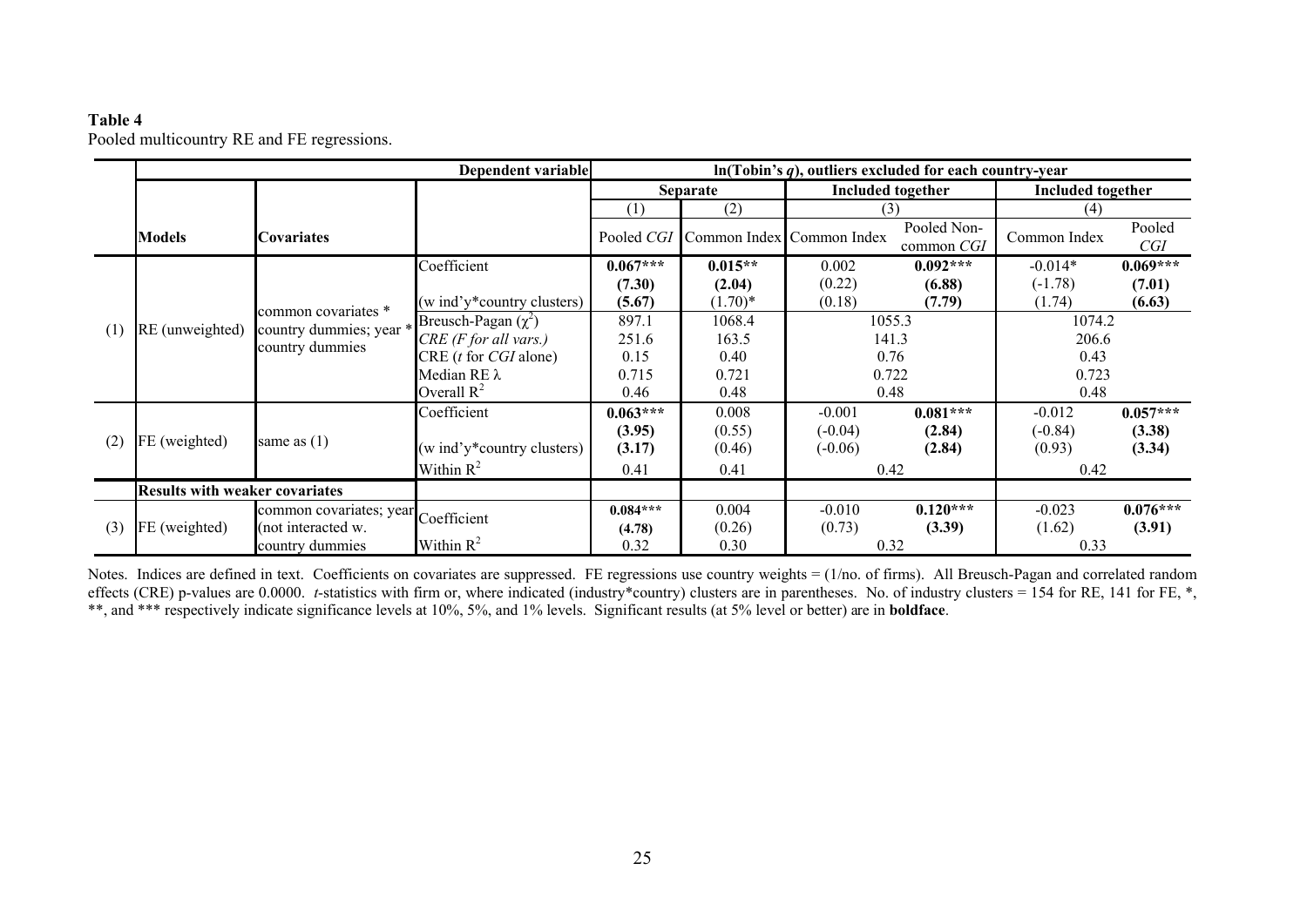# **Table 5.**

Hosman, Hansen and Holland (2010) (HHH) and Altonji, Conley, Elder, Taber–Oster (ACET-O) lower bounds on FE estimates.

|      |                     |                 | Narrow       | Base        |                | Omitted variable based on | $ACET - O$ Bounds                           |             |                |                                                           |
|------|---------------------|-----------------|--------------|-------------|----------------|---------------------------|---------------------------------------------|-------------|----------------|-----------------------------------------------------------|
|      |                     |                 | (1)          | (2)         | (3)            | (4)                       | (5)                                         | (6)         | (7)            | (8)                                                       |
| Rows | Governance<br>Index | Covariates      |              |             | one covariate  |                           | one covariate two covariates all growth and |             | all covariates |                                                           |
|      |                     |                 |              |             | (strongly)     | (strongly)                | (strongly)                                  | intangibles |                |                                                           |
|      |                     |                 |              |             | predicts $q$ ) | predicts $CGI$            | predict both)                               | covariates  |                |                                                           |
|      |                     |                 | $p_{narrow}$ | Â           |                | $\beta_{\text{lower}}$    |                                             |             |                |                                                           |
| (1)  | Pooled CGI          | common* country | $0.0707***$  | $0.0629***$ | $0.0624***$    | $0.0620***$               | $0.0579***$                                 | $0.0613***$ | $0.0530***$    | $\beta_{lower} -  \beta_{narrow} - \beta $<br>$0.0552***$ |
|      |                     |                 | (4.28)       | (3.95)      | (3.92)         | (3.89)                    | (3.64)                                      | (3.85)      | (3.33)         | (3.46)                                                    |
| (2)  | Pooled CGI          | common          | $0.0906***$  | $0.0826***$ | $0.0825***$    | $0.0813***$               | $0.0811***$                                 | $0.0820***$ | $0.0703***$    | $0.0746***$                                               |
|      |                     |                 | (5.26)       | (4.84)      | (4.84)         | (4.77)                    | (4.75)                                      | (4.81)      | (4.12)         | (4.37)                                                    |
| (3)  | Brazil CGI          | country         | $0.1361**$   | 0.0887      | 0.0870         | 0.0794                    | 0.0612                                      | 0.0778      | 0.0595         | 0.0419                                                    |
|      |                     |                 | (2.14)       | (1.15)      | (1.12)         | (1.02)                    | (0.79)                                      | (1.00)      | (0.77)         | (0.54)                                                    |
| (4)  | India CGI           | country         | $0.0893***$  | $0.0750**$  | $0.0743***$    | $0.0743***$               | $0.0743***$                                 | $0.0743***$ | 0.0501         | $0.0607*$                                                 |
|      |                     |                 | (2.89)       | (2.27)      | (2.25)         | (2.25)                    | (2.25)                                      | (2.25)      | (1.51)         | (1.84)                                                    |
| (5)  | Korea CGI           | country         | $0.0449***$  | $0.0448***$ | $0.0439***$    | $0.0423***$               | $0.0369***$                                 | $0.0447***$ | $0.0372***$    | $0.0399***$                                               |
|      |                     |                 | (4.93)       | (5.33)      | (5.19)         | (5.00)                    | (4.37)                                      | (5.30)      | (4.40)         | (4.73)                                                    |
| (6)  | Turkey CGI          | country         | $0.0841***$  | $0.0550**$  | $0.0536**$     | $0.0536**$                | $0.0536**$                                  | $0.0533**$  | 0.0347         | 0.0259                                                    |
|      |                     |                 | (2.67)       | (2.06)      | (2.01)         | (2.01)                    | (2.01)                                      | (1.99)      | (1.30)         | (0.97)                                                    |
| (7)  | Russia CGI          | country         | $0.0645**$   | $0.0670***$ | $0.0669***$    | $0.0658***$               | $0.0595***$                                 | $0.0645***$ | $0.0570***$    | $0.0645**$                                                |
|      |                     |                 | (2.48)       | (2.75)      | (2.74)         | (2.70)                    | (2.44)                                      | (2.64)      | (2.34)         | (2.65)                                                    |

Notes. Column (1) shows coefficients for pooled *CGI* and country *CGI*s from "narrow" FE regressions, for which the only covariates are year dummies. Column (2) adds covariates. Columns (3)-(7) show HHH lower bounds on coefficient estimate under different assumptions about omitted covariates. Column (8) shows ACET-O lower bound. *t*statistics (using standard errors from regressions in column (2) are in parentheses. \*, \*\*, and \*\*\* respectively indicate significance levels at 10%, 5%, and 1% levels. Significant results (at 5% level or better) are in **boldface**.